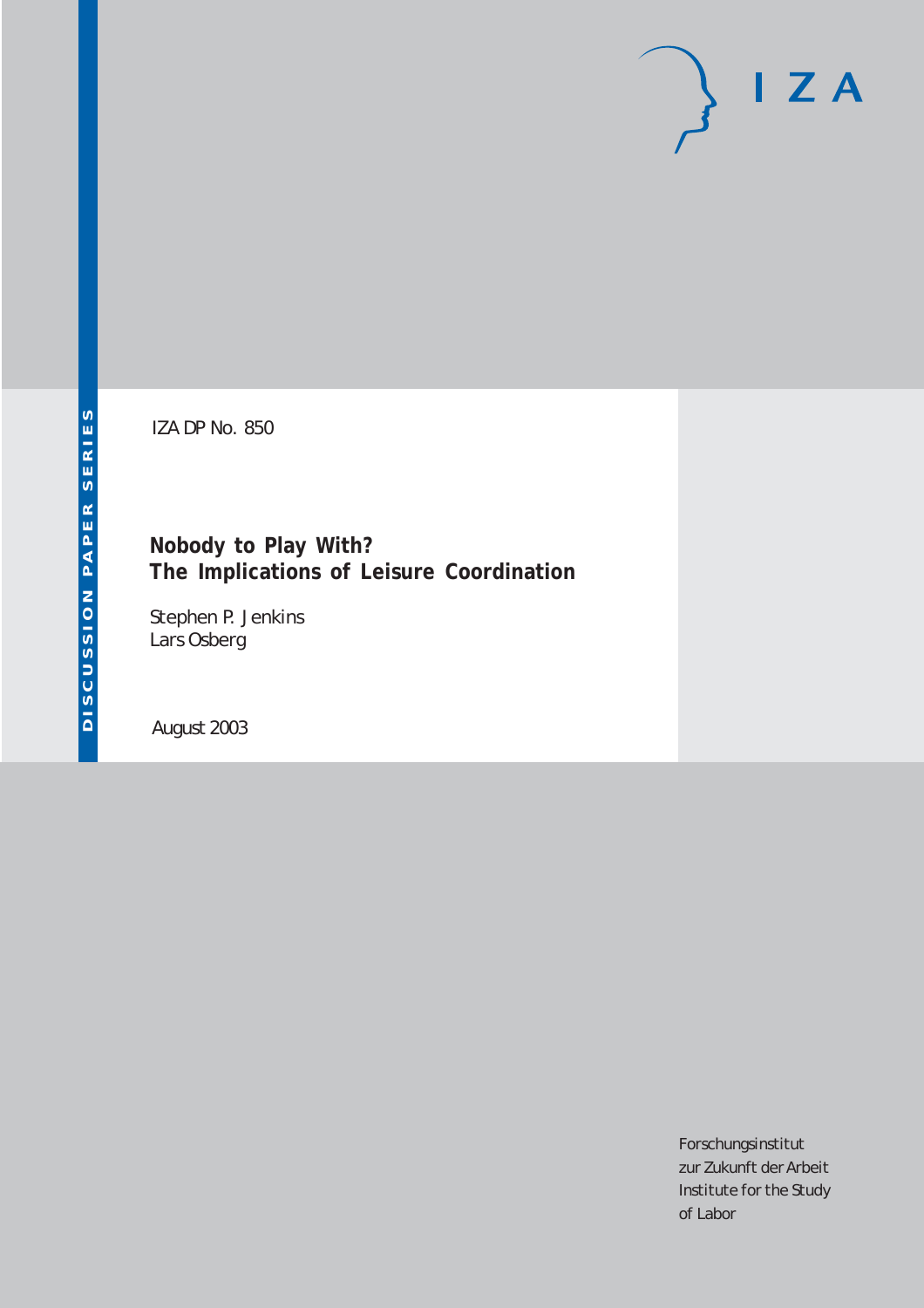# **Nobody to Play With? The Implications of Leisure Coordination**

## **Stephen P. Jenkins**

*ISER, University of Essex, DIW Berlin and IZA Bonn* 

### **Lars Osberg**

*Dalhousie University and ISER, University of Essex*

## Discussion Paper No. 850 August 2003

IZA

P.O. Box 7240 D-53072 Bonn Germany

Tel.: +49-228-3894-0 Fax: +49-228-3894-210 Email: [iza@iza.org](mailto:iza@iza.org)

This Discussion Paper is issued within the framework of IZA's research area *The Future of Labor.* Any opinions expressed here are those of the author(s) and not those of the institute. Research disseminated by IZA may include views on policy, but the institute itself takes no institutional policy positions.

The Institute for the Study of Labor (IZA) in Bonn is a local and virtual international research center and a place of communication between science, politics and business. IZA is an independent, nonprofit limited liability company (Gesellschaft mit beschränkter Haftung) supported by Deutsche Post World Net. The center is associated with the University of Bonn and offers a stimulating research environment through its research networks, research support, and visitors and doctoral programs. IZA engages in (i) original and internationally competitive research in all fields of labor economics, (ii) development of policy concepts, and (iii) dissemination of research results and concepts to the interested public. The current research program deals with (1) mobility and flexibility of labor, (2) internationalization of labor markets, (3) welfare state and labor market, (4) labor markets in transition countries, (5) the future of labor, (6) evaluation of labor market policies and projects and (7) general labor economics.

IZA Discussion Papers often represent preliminary work and are circulated to encourage discussion. Citation of such a paper should account for its provisional character. A revised version may be available on the IZA website ([www.iza.org](http://www.iza.org/)) or directly from the author.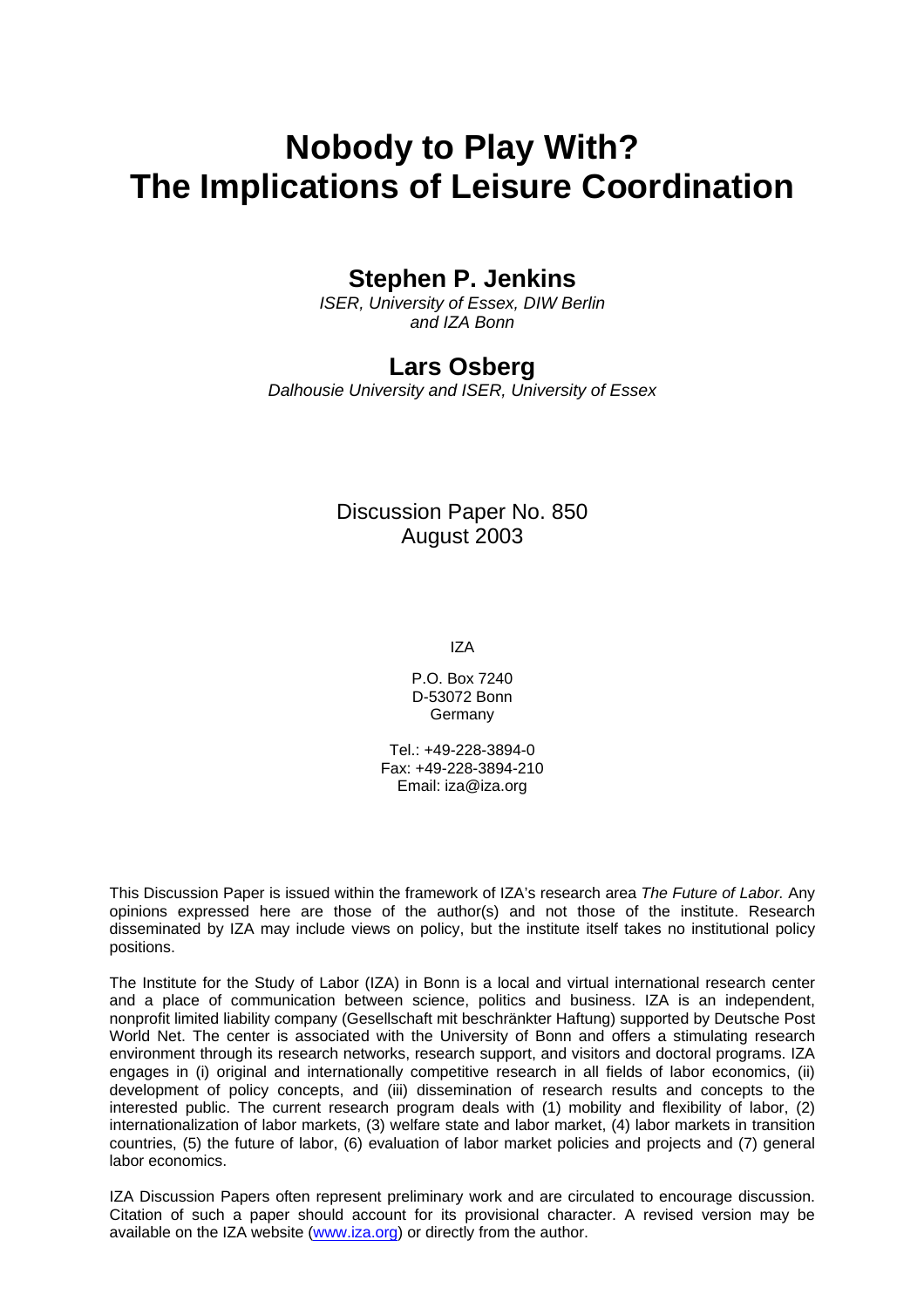IZA Discussion Paper No. 850 August 2003

## **ABSTRACT**

## **Nobody to Play With? The Implications of Leisure Coordination**[∗](#page-2-0)

We hypothesize that an individual's time use choices are contingent on the time use choices of others because the utility derived from leisure time often benefits from the presence of companionable others inside and outside the household. We develop a model of time use, and demonstrate that its consistency with the behaviour of British working couples in the 1990s. We present evidence of the synchronisation of working hours by spouses and report estimates indicating that propensities to engage in associative activity depend on the availability of Suitable Leisure Companions outside the household. Our results indicate the importance of externalities in the working time decisions of individuals.

JEL Classification: D13, I31, J22

Keywords: time use, leisure, labour supply, work hours

Corresponding author:

 $\overline{a}$ 

Stephen Jenkins Institute for Social and Economic Research University of Essex Colchester, Essex CO4 3SQ United Kingdom Email: [stephenj@essex.ac.uk](mailto:stephenj@essex.ac.uk)

<span id="page-2-0"></span><sup>∗</sup> Revised version of paper presented at the IZA conference of the International Research Consortium on the Economics of Time-Use, Sint Gerlach (NL), 26–27 May 2003. We are grateful for comments and suggestions from Dan Hamermesh, René Fahr, Peter Kooreman, Andrea Ichino and other Consortium members, Lucinda Platt, and seminar participants at Essex and Tilburg. Jenkins thanks the UK Economic and Social Research Council and the University of Essex for their core funding of ISER. Osberg thanks the Russell Sage Foundation and the Social Sciences and Humanities Research Council of Canada for their financial support, and ISER for its hospitality during his sabbatical leave.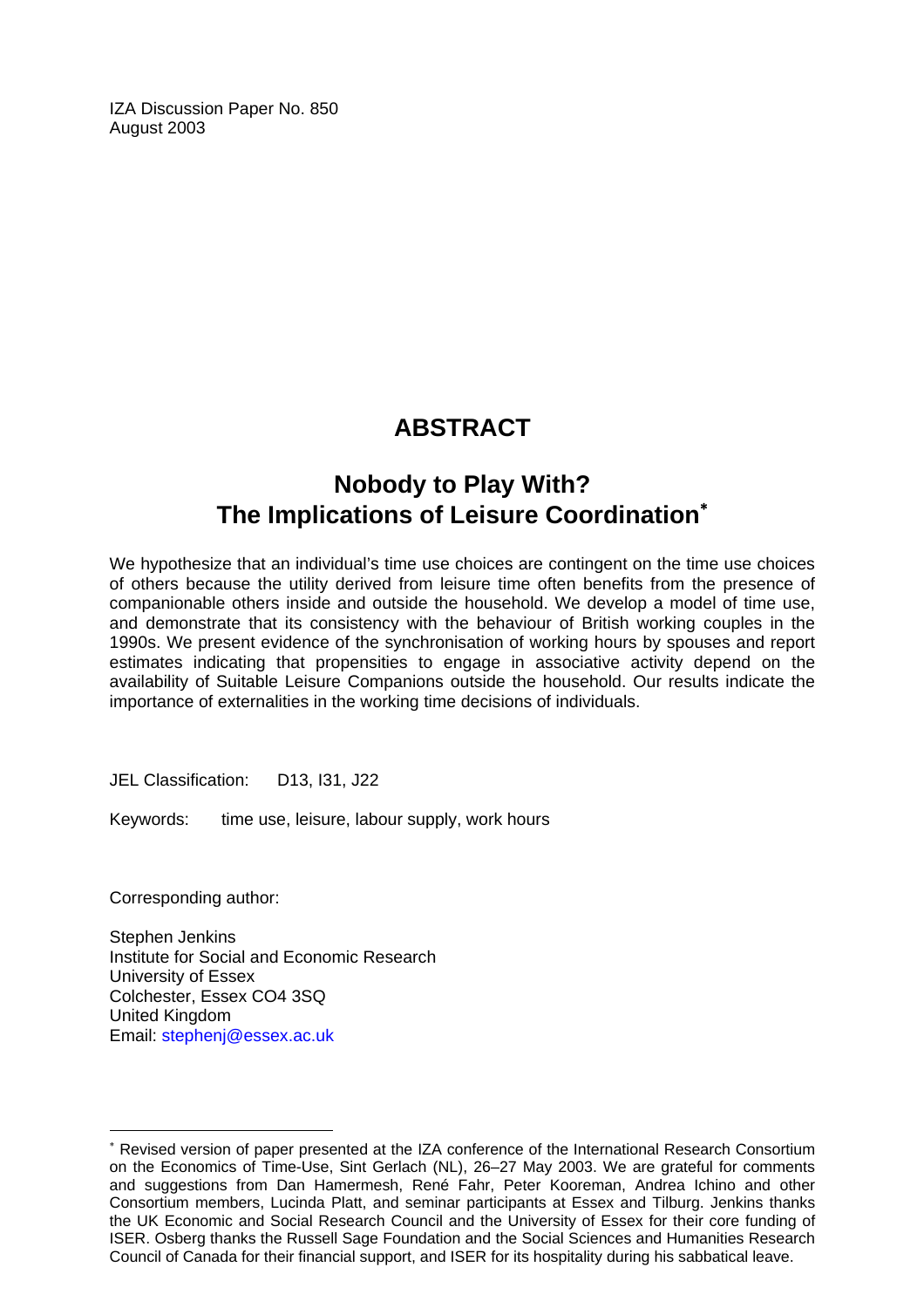#### **1. Introduction**

The hypothesis of this paper is that an individual's time use choices may be contingent on the time use choices of others, because the utility derived from leisure time often benefits from the presence of companionable others. We develop this idea using a model of time use, and show that it is consistent with the behaviour of British working couples in the 1990s.

Although the labour supply literature has often started from the premise that individuals maximize the utility they derive from their non-work time and their own consumption of market goods, time spent in isolation is, for most people, only pleasurable in small doses. Many of the things that people do in their non-work time (from bowling to choral singing) involve other people, and are distinctly more pleasurable if done with others; indeed many things (such as playing cricket or poker) are impossible without others. However, the huge variety of leisure tastes that people have means that individuals face the problem of locating Suitable Leisure Companions – 'somebody to play with' – and of scheduling simultaneous free time. Consequently, if paid work absorbs more of other people's time, each person will find their own leisure time scheduling and matching problem more difficult to solve (i.e. their leisure hours will be of less utility). As a result, there is an externality to individual labour supply choices that implies the possibility of multiple, sometimes Pareto-inferior, labour market equilibria.

The standard hous ehold labour supply model would frame this issue in terms of the leisure time of husbands and wives being complementary goods (see Killingsworth, 1983:32). And as Hamermesh (2002:621), for example, has found for the USA, there is 'clear evidence that couples arrange their work schedules to allow time for leisure that they consume jointly'. We provide new British evidence of such synchronisation of working hours.<sup>1</sup> However we also go further and examine empirically the co-ordination of leisure activities with others outside the household, using direct measures of associational activity as indicators of the availability of Suitable Leisure Companions outside the household. Our results can therefore help to explain the trends in associational life and social capital stressed by Putnam (2000).

We begin with a theoretical model that illustrates why one might expect to observe interdependence of time use choices among individuals (Section 2). This model implies that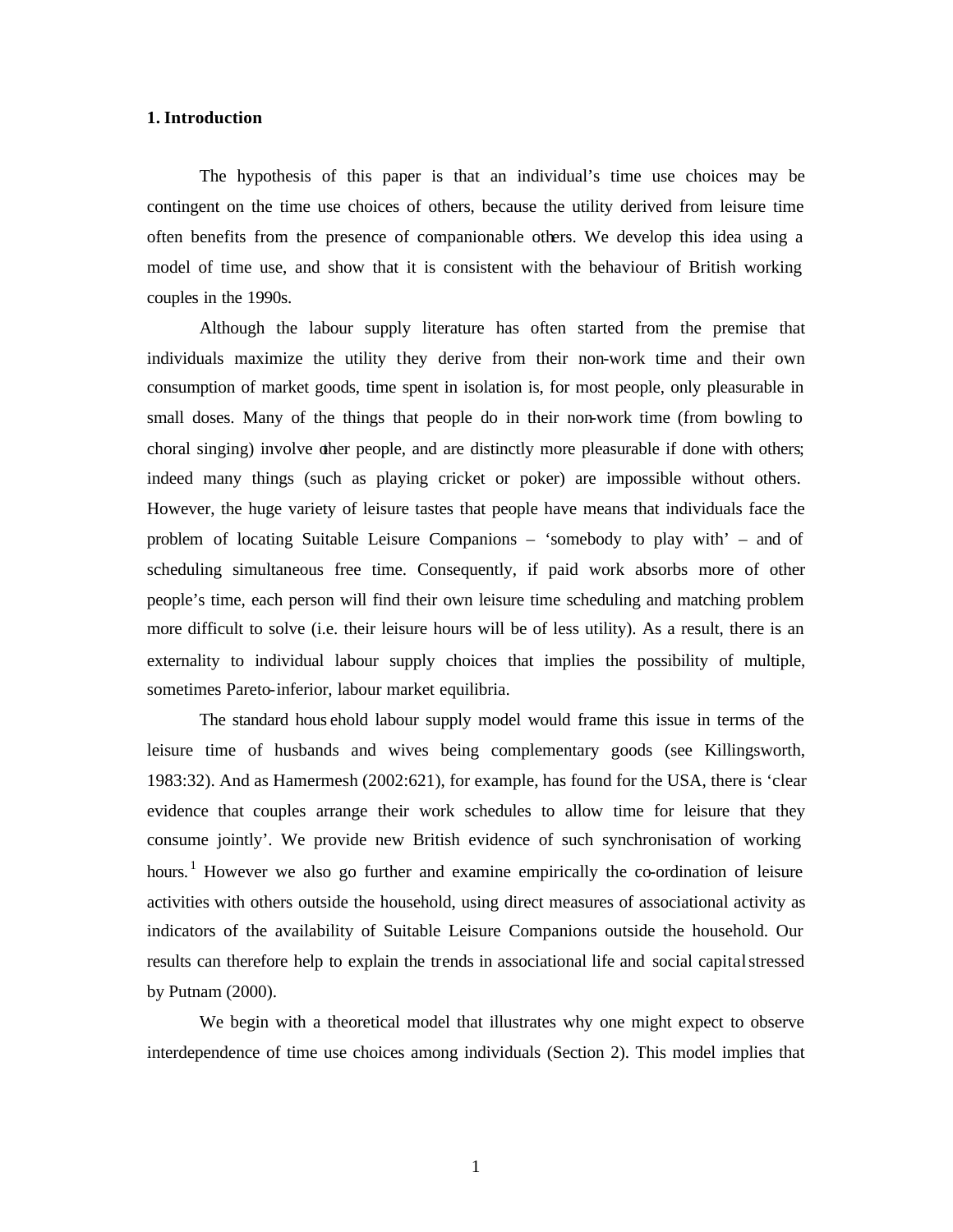one would expect substantial interdependence in labour supply choices and leisure time usage among spouses. We extend the model to argue that the leisure time choices of household members will also depend on the opportunities for associational life that exist outside the household.

Our empirical analysis of the labour supply and associational activities of working couples follows. After discussion of our British Household Panel Survey (BHPS) data (Section 3), we present preliminary evidence indicating that, across British regions, the likelihood of associational activity for persons of a given age group depends on the percentage of persons in other age groups that also engage in that activity (Section 4). We then provide new evidence about the synchronisation and scheduling of spousal work time, and of dependence of an individual's engagement in associational activity on the working time and leisure activity decisions of others, both inside and outside the household (Sections 5 and 6). The implications of our arguments are discussed in Section 7.

#### **2. Leisure coordination and labour supply**

 $\overline{a}$ 

Although one can choose to be alone, relatively few leisure activities are intrinsically asocial. Most leisure activities can be arranged on a continuum of 'teamness', and most of them are distinctly more pleasurable if done with others.<sup>2</sup> Playing softball or soccer are activities that make no sense if done alone. Singing to oneself may be something done in the shower, but singing with a choir is generally a different level of experience. Even growing roses or going for a walk or watching television is usually more pleasurable if done with someone else or with a club. Reading a novel is certainly solitary, but many people also like to talk about it afterwards, either formally in a book club or informally with friends over dinner. To list these activities is to underscore the variety of leisure tastes that individuals

<sup>&</sup>lt;sup>1</sup> Other studies of work time synchronisation, all based on based on time use surveys, include Hallberg (2003, for Sweden), Sullivan (1996, Britain), and van Velzen (2001, Netherlands).

<sup>&</sup>lt;sup>2</sup> Corneo (2001) contrasted privately consumed leisure time (TV watching) and socially enjoyed leisure (which requires investment in relationships). Our approach differs, since we argue that although solo television watching is certainly feasible, companionship may nonetheless increase the utility derived from the activity, and we want to model more explicitly the constraints involved in locating Suitable Leisure Companions. However, his model is consistent with ours in spirit and implications. Weiss (1996) examined the co-ordination of working hours. His model could be relabelled to explain the co-ordination of leisure hours and is, in this sense, consistent with ours, but he does not consider work and leisure jointly. Winston (1982) is a pioneering study of the timing of economic activities *per se*. Our emphasis on the importance of sociability for choice has some similarities with discussion of 'relational goods' by Uhlaner (1989). Juster has compared the self-reports of satisfaction derived from 25 specific activities (including jobs and types of housework and leisure) and has argued that, in general, 'activities that involve interaction tend to have high process benefit scores' (1985:21). Seventy years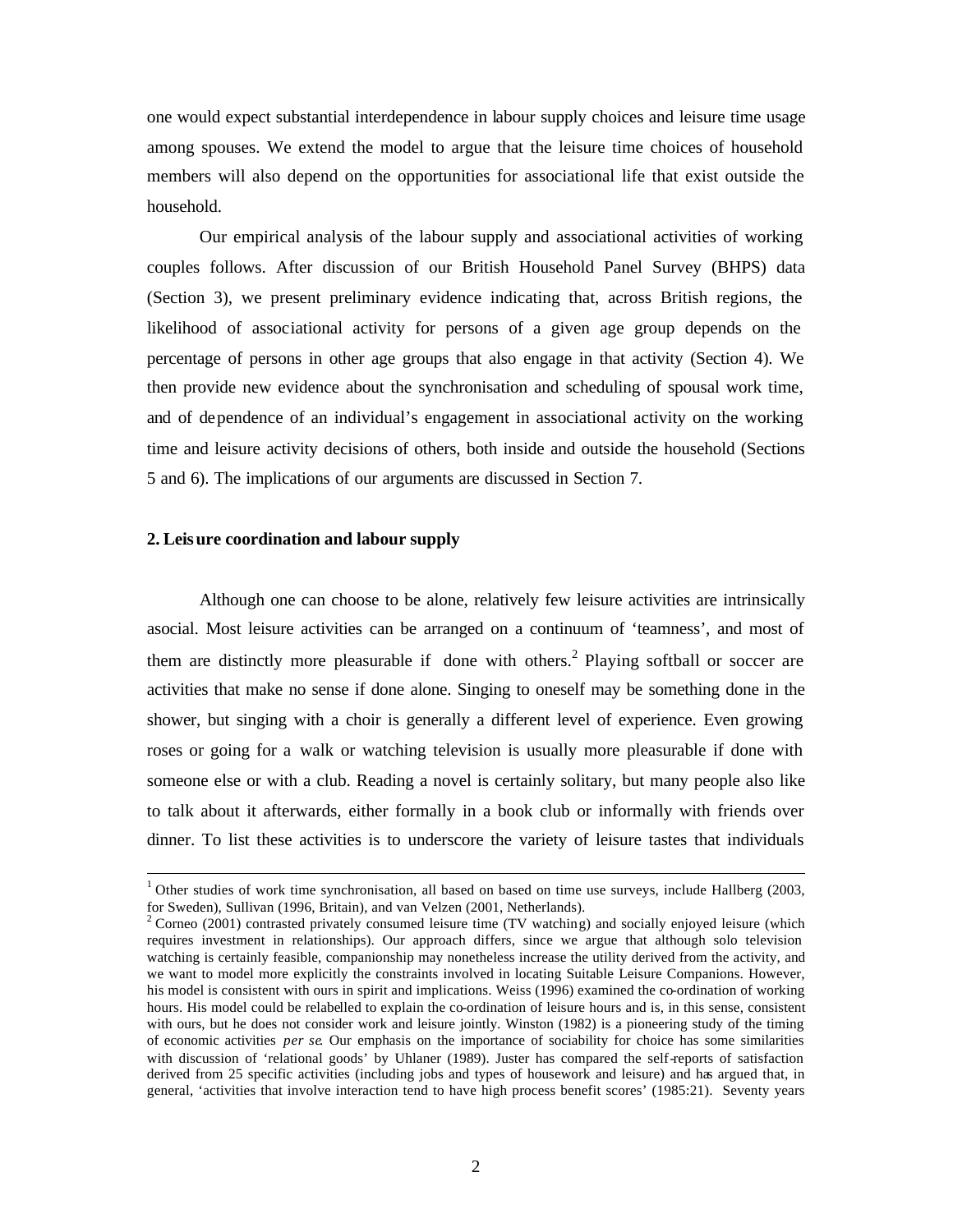have, which creates the problem of locating 'somebody (similar) to play with', and scheduling the simultaneous free time to do so.

If paid work absorbs more of other people's time, each person will find their own leisure time scheduling and matching problem more difficult to solve. If a general increase in working time means that bird watching clubs close because everybody is too busy to organize outings and chess clubs fold because people don't go anymore, then the marginal utility of the leisure time of bird watchers and chess players will decline. Since both formally organized activities (like bowling leagues) and informal matching (such as the chances of picking up a singles game at the tennis club) depend on how many other like-minded people have free time, at the same time, the marginal utility of leisure time of each person is conditional on how many hours other people are working, and when.

#### *2.1 A model of the division of time between work time, and solo and social leisure time*

Traditional labour supply theory starts, in a one period model, with each individual maximizing a utility function, as in equation (1):

$$
U = u(C, L) \tag{1}
$$

where *C* represents consumption and *L* represents non-work time. In this paper, we will work with the more general formulation of a two person household, and use the subscripts *m* and *f* to represent the individual partners. Since one can reduce the unitary household model to an individual model by simply deleting either the '*m*' or the  $f'$  terms, nothing is lost and generality is gained by presenting a household model.

Total consumption of goods by the household can be divided into the privately consumed goods of each partner and their joint consumption of household public goods i.e. *C*   $= C_m + C_f + C_p$ . There is a large literature, for example Lam (1988), discussing the impact of this division of household income on labour supply but, for present purposes, we do not need to distinguish be tween types of consumption goods. All that we need to assume is that there is a sharing rule for household goods consumption and that the utility of a couple is positively affected by an increase in aggregate consumption. In this context, if married couples jointly maximize household utility, in a unitary model of decision making, then (1C) represents the appropriate maximand:

$$
U = u(C, L_m, L_f). \tag{1C}
$$

ago, Frank Knight (1933:3) also emphasized that the purpose of economic activity was as a prerequisite to the enjoyment of 'the intercourse of friends in 'aimless' camaraderie'.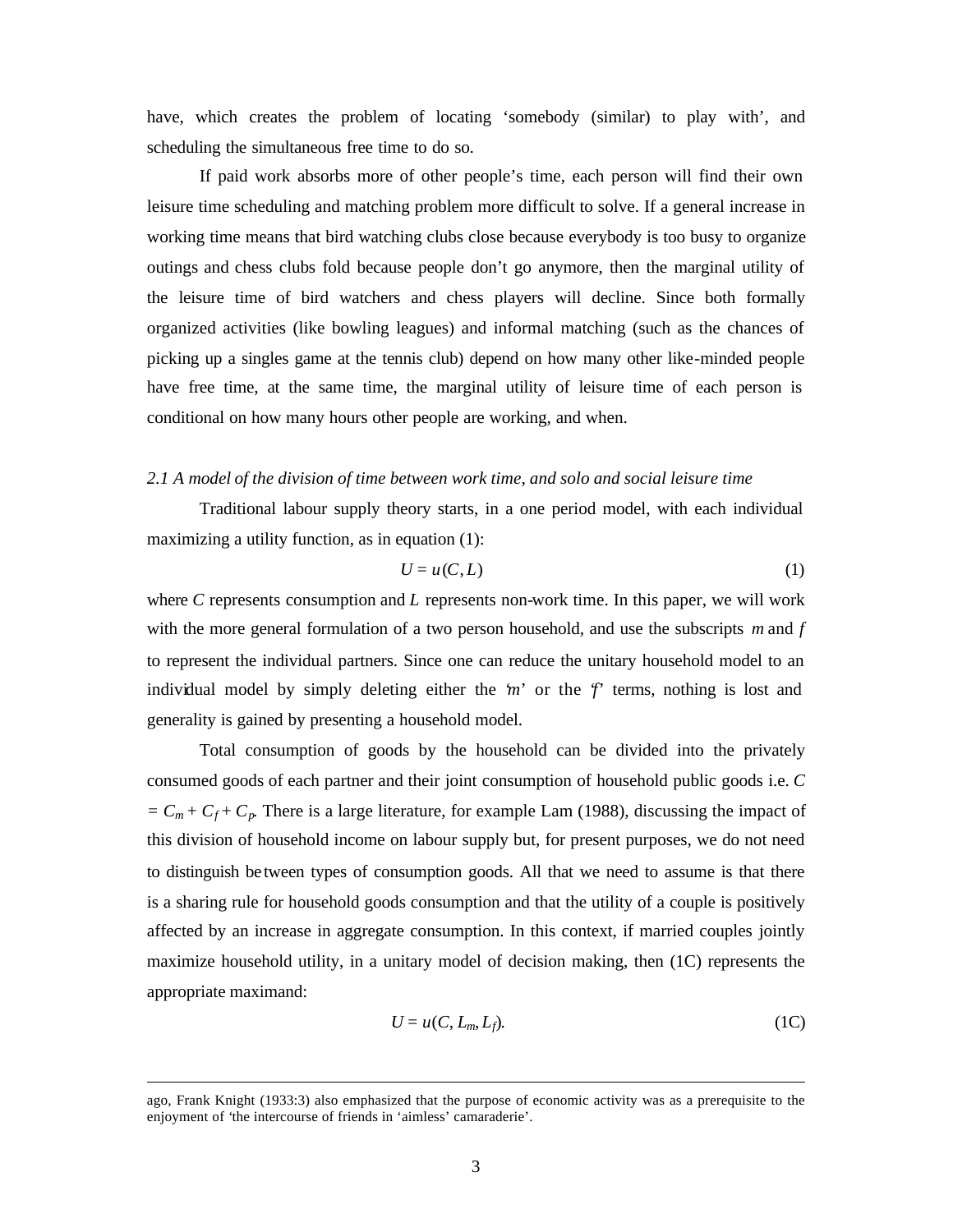In this model, the wage rate(s) available in the paid labour market  $(w)$  and the total time available for hours of paid work  $(H)$  and non-work time  $(L)$  are seen as the fundamental constraints.<sup>3</sup> For a couple with unitary decision-making, the constraints are expressed by  $(2C)$ and (3C):

$$
H_m + L_m = H_f + L_f = T \tag{2C}
$$

$$
C \le w_m H_m + w_f H_f. \tag{3C}
$$

By contrast with the conventional model, let us now suppose that individuals can spend their non-work time either alone or in social leisure.<sup>4</sup> We denote the non-work hours spent alone as *A* and the non-work time spent in social leisure as *S*.

Suppose further that in order to enjoy social leisure, each individual must arrange a leisure match with some other individual (or group of individuals) from among the list of possible contacts that they have at the start of each period. We assume as well that before arranging their social life, individuals have to commit to a specific duration and timing of their work hours.<sup>5</sup> In this model, individuals decide how many hours they want to work, and must start each period by making a commitment to a specific number of work hours, at specific times. This determines household money income, which together with the sharing rule of their household determines the utility from material consumption. However, at the start of the period, the utility to be derived from social life is uncertain because the search process for Suitable Leisure Companions involves uncertainty, since some desired matches may not be feasible. Time spent alone, and not working, is the residual after work and social commitments are honoured.

Total utility experienced during the period will be given by (4C) for a couple with unitary decision-making:

$$
U = u(C, A_m, A_f, S_{m0}, S_{m1}, \dots, S_{mn}, S_{f0}, S_{f1}, \dots, S_{fn})
$$
(4C)

where *A* represents non-work time spent alone, and *S* represents social leisure. We use the subscripts *m* and *f* to denote the different partners and adopt the convention that the social leisure time each partner spends with each other is denoted as 0 (hence  $S_{m0} = S_{f0}$ ). Other

<sup>&</sup>lt;sup>3</sup> Clearly, this formulation assumes that work hours are available without quantity constraint at a constant real wage, without progressive taxation. Non-labour income (from capital or transfer payments) is assumed to be zero, and any complications of human capital investment through on the job training are ignored.

<sup>&</sup>lt;sup>4</sup> We shall ignore issues of time spent in household production in order to focus on the leisure time dimension. Alternatively, one can think of household production choices as being part of *H*, and the goods produced by household labour as part of C.

 $5$  To keep things simple, we assume that the process of arranging one's social life takes no time at all, even if its results are uncertain, *ex ante*, at the start of each period (one could call this a 'speed dialling' assumption). We assume below that one of the benefits of living in a couple is joint access to social contacts: each partner now has a contact list equal to  $k_m + k_f$ .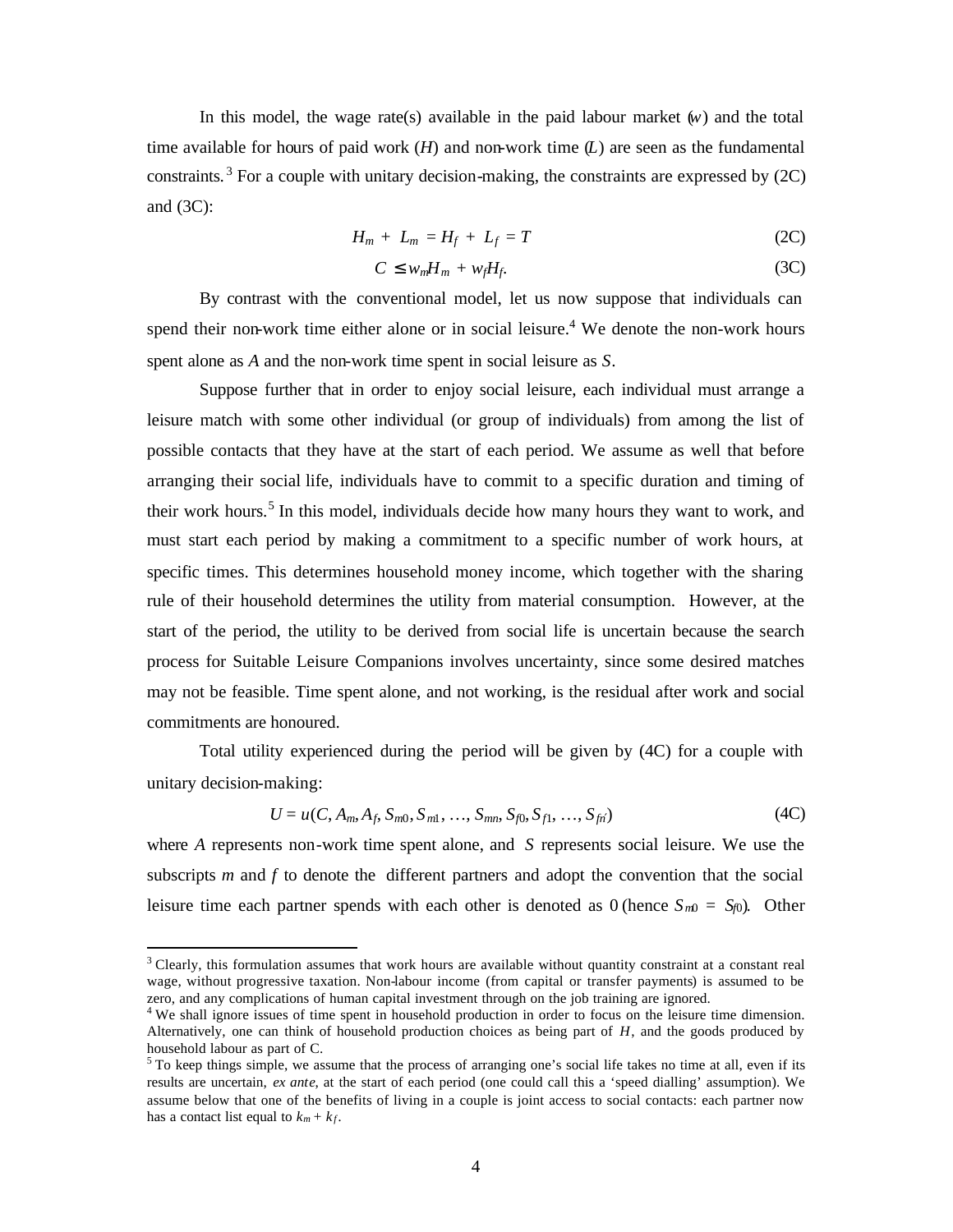social matches are subscripted by  $1, \ldots, n$  and  $1, \ldots, n'$  where *n* and *n'* are the number of realized social leisure matches for each partner.

Our model is, therefore, a generalization of the traditional model, and the traditional model can be seen as nested within it. In the traditional model, it is only the total amount of non-work time (the sum of social and solo leisure) that matters: the division of that time between time spent with others and time spent alone is irrelevant. <sup>6</sup> A testable implication is that, in any regression in which time-use explanatory variables appear, coefficients on corresponding social le isure time and solo leisure time variables should be identical.

Consider now the solution to the extended model. The problem with wanting to have a social life is that one cannot do it unilaterally: arranging a social life involves a search process which is constrained by the social contacts available to each person, and by the availability of other people. We can denote the list of such social contacts at each point in time as *k* for an individual person and the contacts of each couple as  $k_m + k_f$ . One can think of each match with a possible Suitable Leisure Companion from a person's list of contacts as having a given level of utility associated with it but, in order for there to be a match, both parties must agree on its timing, duration and purpose.<sup>7</sup> Social leisure therefore comes in discrete engagements, and it is not certain – at the point in time when the individual must commit to a given number and timing of work hours – which social matches will prove feasible. <sup>8</sup>

Denote the probability that a specific bisure match will be feasible by  $p_i$ , where the subscript *i* indexes the identities of possible Suitable Leisure Companions, and the utility associated with that match as  $u(S_i)$ <sup>9</sup> The expected utility of a specific social leisure match is then given by  $p_i u(S_i)$ . Single individuals will then maximize their expected utility as in (5), while unitary couples will maximize (5C):

 $6$  Taken literally, this implies that, with a given amount of consumption goods and work time, a person's utility level would be unaffected were they to be deprived of social leisure altogether.

<sup>&</sup>lt;sup>7</sup> When utility from a possible contact falls short of the reservation utility of being alone, no match will be sought with those individuals.

<sup>&</sup>lt;sup>8</sup> One can think of each potential social match as involving some implicit bargaining between the participants as to duration. In this paper we do not need to enquire as to the solution algorithm . It could be Nash bargaining or determined by some other mechanism, such as social norms of protocol. All that is needed for this paper is that the duration cannot be unilaterally determined by *both* parties, which implies that individuals typically cannot equate exactly the marginal utility of social leisure time and their reservation utility of time. This implies that individuals compare the *average* utility per hour of a social leisure time match with their reservation price of time, which can be thought of as the 'I would have liked to have left half an hour ago but, on the whole, I'm glad I attended' phenomenon.<br><sup>9</sup> Without loss of concrelity of

Without loss of generality one could index potential matches by timing, duration, and purpose, as well as by the identity of the other leisure companions.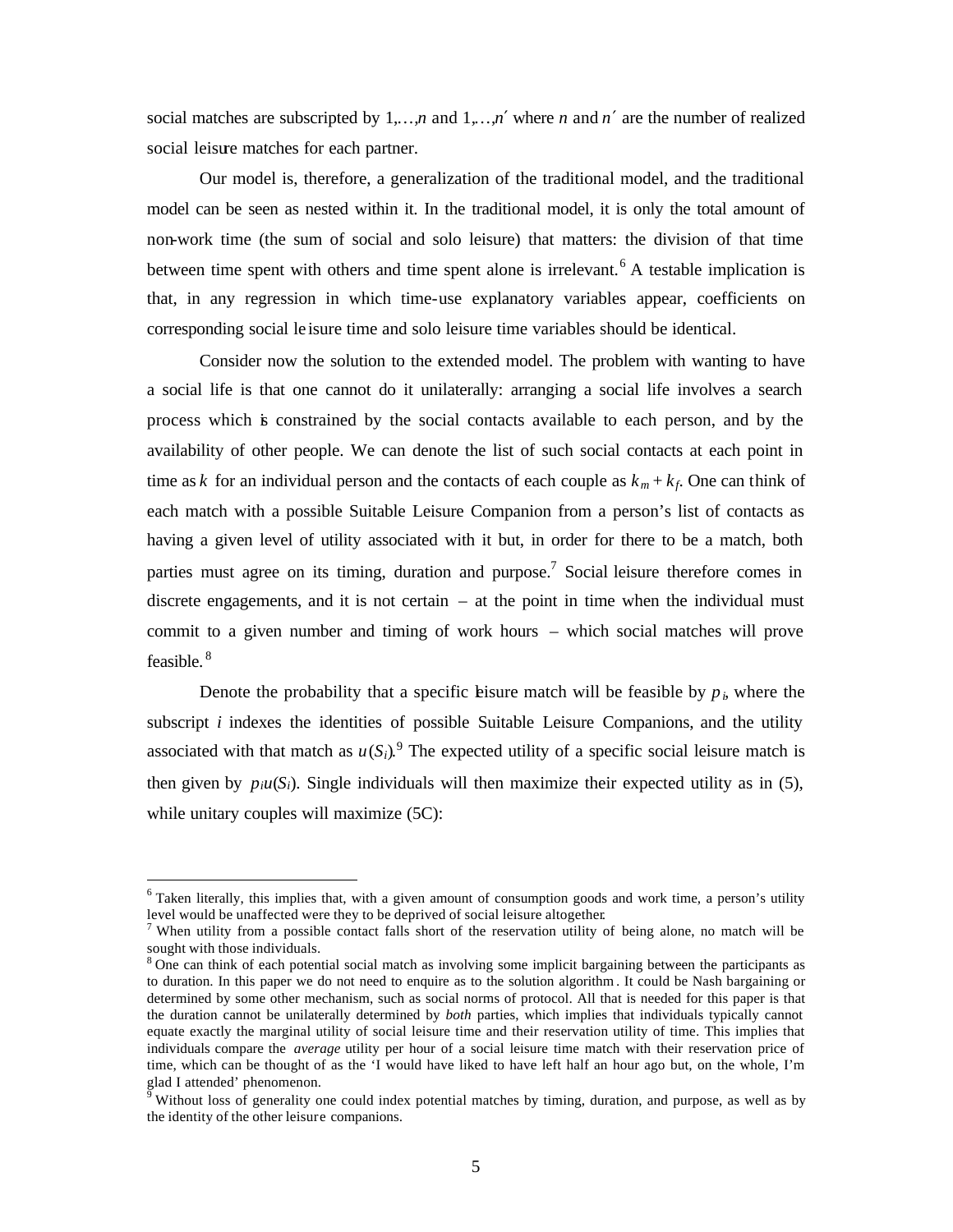$$
\max \mathbf{E}(U) = u(C) + \sum_{i} \hat{\mathbf{I}}_{k} p_{i} u(S_{i}) + u_{A}[T - H - \sum_{i} \hat{\mathbf{I}}_{k} p_{i} u(S_{i})]
$$
(5)

$$
\max \mathbf{E}(U) = u(C_f) + u(C_m) + p_{i0}[u_m(S_0) + u_f(S_0)]
$$
  
+  $\sum_{i \in km+kf} \{ p_{in}u_m(S_{im}) + p_{ij}u_f(S_{if}) \}$   
+  $u_{Am}[T - H_m - p_{i0}u_f(S_0) - \sum_{i \in km+kf} p_{im}u_m(S_{im}) ]$  (5C)  
+  $u_{Af}[T - H_f - p_{i0}u_m(S_{i0}) - \sum_{i \in km+kf} p_{ij}u_f(S_{if}) ]$ 

where  $u_{Am}$  and  $u_{Af}$  are the utilities of non-work time spent alone.

To illustrate how our model compares with the traditional model, consider first how an individual's labour supply decision is usually pictured. In the traditional model, the graph summarising the marginal utility of time derived from paid work (i.e. the marginal utility of the consumption goods enabled by paid work) is drawn to represent the assumption that paid work hours are continuously available and can be decided with certainty at the start of each period.  $^{10}$  Since there are assumed to be only two possible uses of total time, the hours of work decision directly determines hours of leisure time, whose utility is also known with certainty. Both goods consumption and leisure time are assumed to have diminishing marginal utility, so utility is maximized when the marginal utility of time used for work and for leisure is equal, and one can denote the implied optimal labour supply as *H*\* hours.

In our model, the returns to paid work are represented in exactly the same way as in the traditional model, and as implying the same amount of paid working time  $(H^*)$  – our interest is in examining the implications of social and solitary ways of spending non-work time. Since we assume that each period must be started with a decision about working hours, this decision determines total hours of non-work time, and we assume that households will try to maximize the utility to be derived from any given amount of non-work time by comparing the utility to be derived from solo and social leisure time.

Figure 1 presents a diagrammatic treatment of the choice process in our model. It represents the (household's) utility derived from the allocation of time for each individual in a household – we do not replicate the analogous figure that could be drawn for each other household member. (Accordingly, the *m* and *f* subscripts are dropped from now on.) In a unitary model of household labour supply the relevant marginal utility of leisure, and of consumption, are defined by the household's utility function. (In a model of individual labour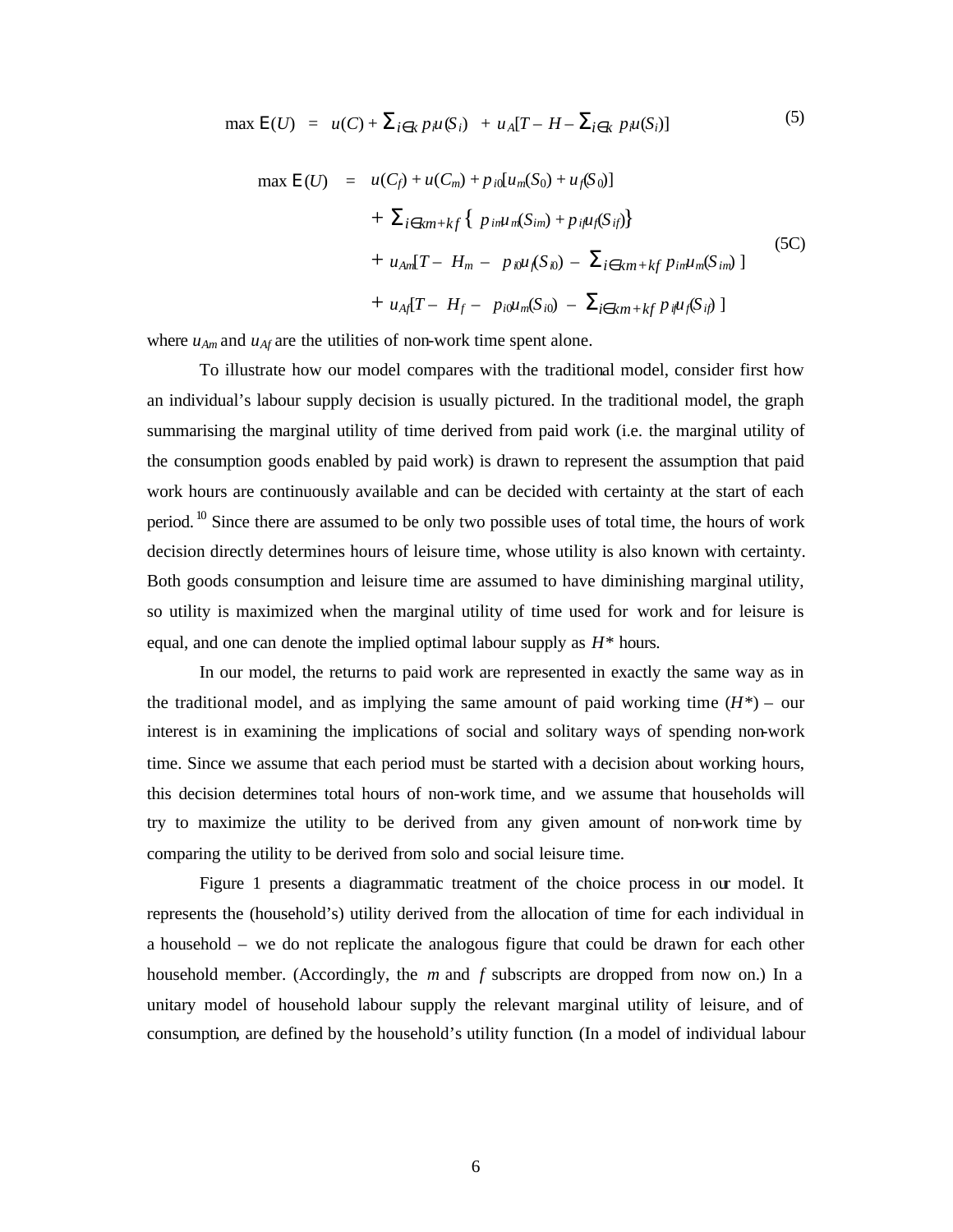supply, the structure of the model is identical, but the relevant utility function is that of the individual.)

#### <Figure 1 near here>

In order for a decision about total work hours  $(H^*)$  to be optimal, the expected marginal utility of all three uses of time (work, solo leisure and social leisure) must be equal for each individual in the household. The optimal ex ante division of time between desired solo and social leisure is pictured in the right hand side of Figure 1. We assume a given set of decisions by *other* people as to their working hours, which determines the probability vector  $p_i$  defining the chances that specific leisure matches will be feasible. This determines in turn, for each individual, the marginal utility of social leisure function *MUS.* The diminishing marginal utility of solo leisure is represented by the line labelled *MUA*.

In order to indicate the uncertainty of the search process for Suitable Leisure Companion(s), dashed lines are used. The marginal utility of social leisure is drawn in discrete steps to represent the idea that because social leisure time must, by definition, involve an agreement with others about the duration of time to be spent together, it will typically come in discrete lumps. Clearly there is a hierarchy in the expected utility to be derived from specific possible leisure matches, and the downward slope of the *MUS* function represents the idea that potential social matches can be ordered by their expected utility. Matches at the top of the steps of the *MUS* function represent social engagements with highest expected utility, whereas social matches on the bottom steps (where  $MU<sub>S</sub>$  is below  $u^*$ ) correspond to engagements that would be rejected as having less expected utility than time spent alone.

The *MUS* function is conditional on the labour supply decisions of others, and on the own labour supply decision made at the start of each period. Utility-maximizing couples will want to choose the division of total time which equates (as nearly as possible) the marginal utility that the household derives from working, and from social leisure and solo leisure time. Hence, Figure 1 is drawn to illustrate the equilibrium condition that  $MU_{H^*} = MU_{A^*} = MU_{S^*}$ .

The issue we want to stress is the problem of arranging a social life. Our model summarizes this problem in terms of the probability of finding a feasible leisure match with some other specific Suitable Leisure Companion(s), the statistic  $p_i$ . That probability depends on the amount of time potentially available, i.e. when neither party to the potential match is

<sup>&</sup>lt;sup>10</sup> For our present purposes, we can assume either a constant money wage per hour with diminishing marginal utility to additions to material consumption, and/or that the marginal productivity (and wage) of each worker decline with greater working hours.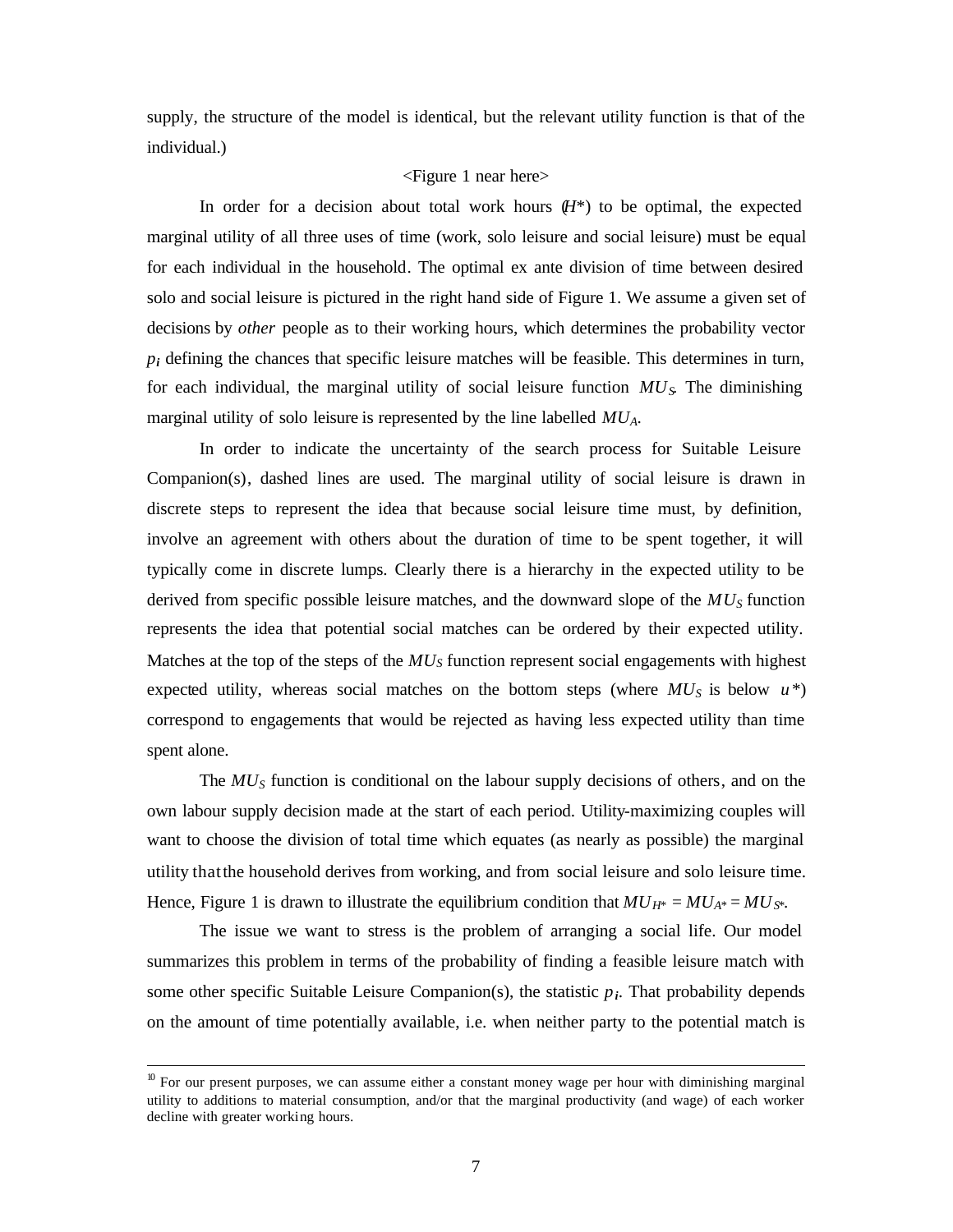committed to working. Since the timing and the duration of their mutual engagement cannot overlap with the working time of either party,  $p_i$  is clearly negatively associated with both own work hours (*H*), and the work hours of Suitable Leisure Companion *i* that do not overlap with the own work hours  $(H_{in})$ .<sup>11</sup> Together *H* and  $H_{in}$  characterise the time available for a match:

$$
p_i = g(H + H_{in})
$$
\n<sup>(6)</sup>

where  $g'(H) < 0$ , and  $g'(H<sub>in</sub>) < 0$ .

 $\overline{a}$ 

Longer work hours, or less co-ordinated work hours, by other people both imply a decline in  $p_i$  (the probability of a specific match being successful) and hence a decline in the expected utility of specific leisure matches  $p_i u(S_i)$ . For present purposes, we can assume that the marginal utility derived from the consumption enabled by own working hours  $\langle M U_H \rangle$ remains unchanged. However, if the probability of arranging good leisure matches falls, then the marginal utility of social leisure time  $M U<sub>S</sub>$ ) will decline. This is represented in Figure 1 by the downward shift to the new schedule labelled  $MU_{S}$ <sup>12</sup>

Given the equilibrium condition  $MU_{H^*} = MU_{A^*} = MU_{S^*}$ , and the decline in the marginal utility of social leisure time  $(MU<sub>S</sub>)$ , our model predicts that one's own hours of work increase from  $H^*$  to  $H^{**}$ . This implies that, in Figure 1, the marginal utility of solo leisure schedule  $(MU_A)$  shifts to the right, but its shape remains the same (since nothing has happened that would affect the pleasures of a marginal hour of solitary leisure).

Our model does not presume that social leisure always generates more utility than solo leisure , just that it *sometimes* does. (Since it is easy to observe people voluntarily choosing social leisure, this hypothesis seems obvious to us.) Given that proposition, our model predicts unambiguously that an individual's working time will increase and social leisure time will decrease, when social leisure time becomes harder to arrange, as others work more hours, or work more inconvenient hours. However, we do not have clear predictions

<sup>&</sup>lt;sup>11</sup> Since some people are in 'on-call' work situations or have jobs with involuntary overtime or rotating shifts, one should really think of 'hours available for work', rather than 'hours actually worked' in analysing scheduling issues. Equation (6) writes the probability of a successful leisure match as dependent only on the time available to each potential pair of leisure companions. This ignores any capital or other inputs required for a specific leisure activity (e.g. squash court availability) and the consequent possibility of short run congestion effects in leisure industries. If leisure activities require capital inputs and if there were a general decline in working hours, greater congestion in leisure facilities would be likely to produce both some substitution of activities and capital inflow. Strictly speaking, (6) represents the probability of a specific (marginal) leisure match. We leave the specification of a full model of the leisure production function, and the supply of leisure facilit ies, to further work.

 $12$  There is no necessary reason to assume that all potential leisure matches are affected by a general increase in the work hours, or work scheduling, of others. All that matters is that the marginal leisure match is affected. Hence Figure 1 is drawn so that  $MU<sub>S</sub> = MU<sub>S</sub>c$  over an initial range.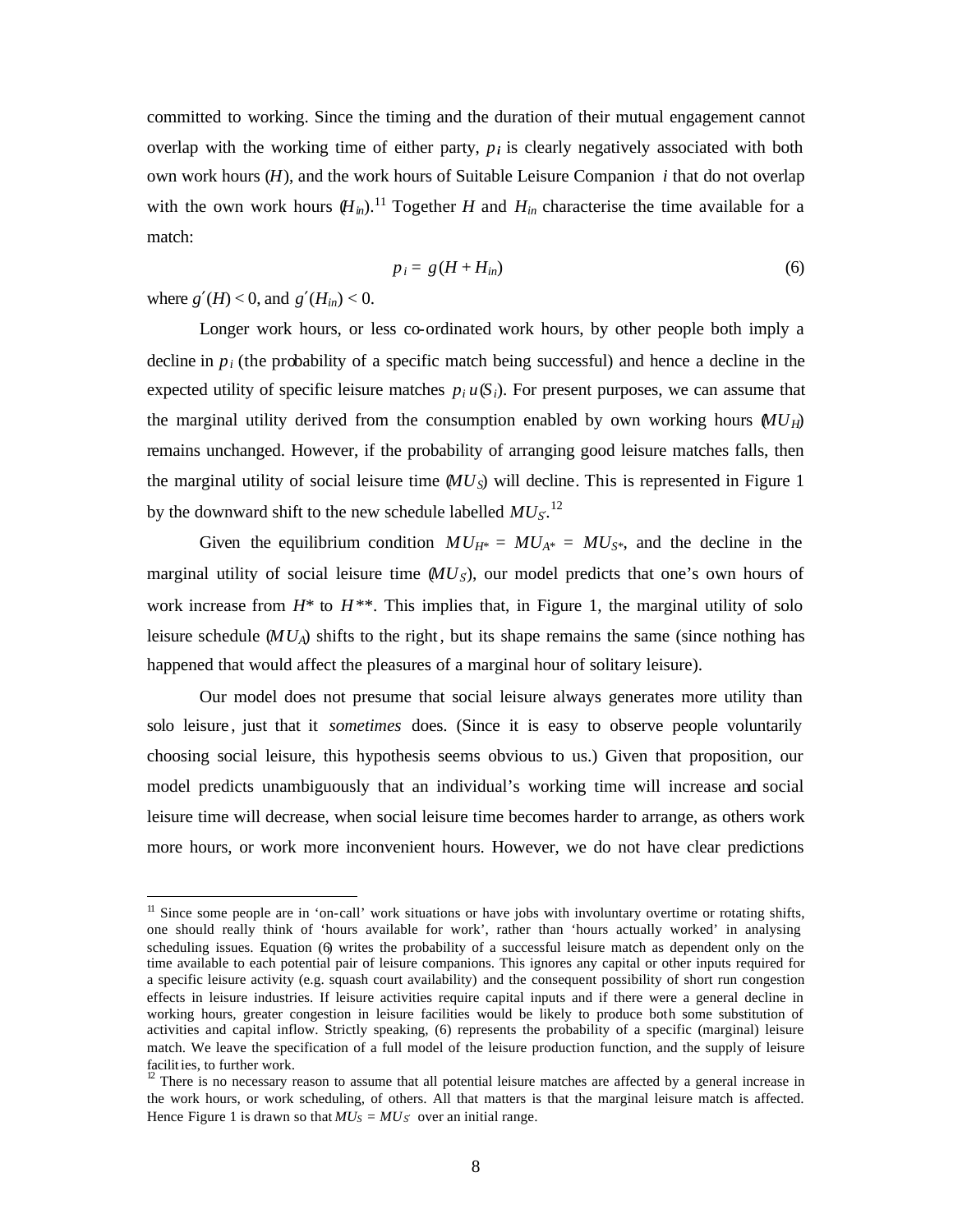about the absolute or relative amount of solo leisure. Total time is equal to working time plus solo leisure plus social leisure  $(T = H + A + S)$ , and when the expected utility of a leisure match  $(p_iu(S_i))$  falls, working time increases  $(H^{**} > H^*)$  and social leisure time falls  $(S^{**} <$ *S*\*). The time spent in leisure alone is the time which is left over after the satisfaction of work and social commitments: *A*\*\*= *T*–*H*\*\*–*S*\*\* and *A*\*= *T*–*H*\*–*S*\*. However, we cannot predict whether solo leisure time increases or decreases, relatively or absolutely, until we know the size of  $H^{**} - H^*$  and  $S^{**} - S^*$ .

Our model is more general than that of Hamermesh (2002), who examined the time use decisions of couples concerning work and non-work time, since we are trying to model social leisure spent within and outside the household. Hamermesh concluded that time spent together is a normal good for couples that will increase as full income (hourly wages) increases. This is not a necessary implication of our framework. Although we know that the sum of the pure income effects on market work time, solo leisure, and social leisure, must be zero (since total time must be allocated to one of these three activities), the model of (5) and (5C) is written with such generality that one cannot use it to predict which goods are normal, and which inferior.

Moreover, if hourly wages increase, total working hours may increase or decrease, depending on whether income or substitution effects dominate. Whether or not the proportionate importance of social leisure, *S*/(*A*+*S*), increases or not as total non-work time, *A*+*S*, increases or decreases cannot be determined by theory alone. In terms of Figure 1, we know that both the *MUA* and *MUS* schedules are downward sloping, but we need to know their relative slopes, and the slope of  $MU_H$ , in order to know if synchronized leisure is a normal good.

There is nothing new in the idea that, as one's own hours of work increase, the total time available for leisure falls. When solitary leisure becomes scarcer, the marginal utility of non-work time spent alone will, *ceteris paribus,* increase. Howeve r, we argue that labour supply decisions also reflect the impact of working hours on social life, i.e. that longer work hours will diminish the probability of finding feasible and desirable leisure matches, which implies a decline in the utility derived from social leisure. The net change in utility from nonwork time is the sum of these two effects.

The novel point that we wish to stress is that, *ceteris paribus*, when *other* persons increase their hours of paid work, the probability of a feasible and desirable leisure match with oneself falls, which decreases the personal utility of non-work time. In addition, for any given level of total hours of labour supply by each person, greater mismatch between the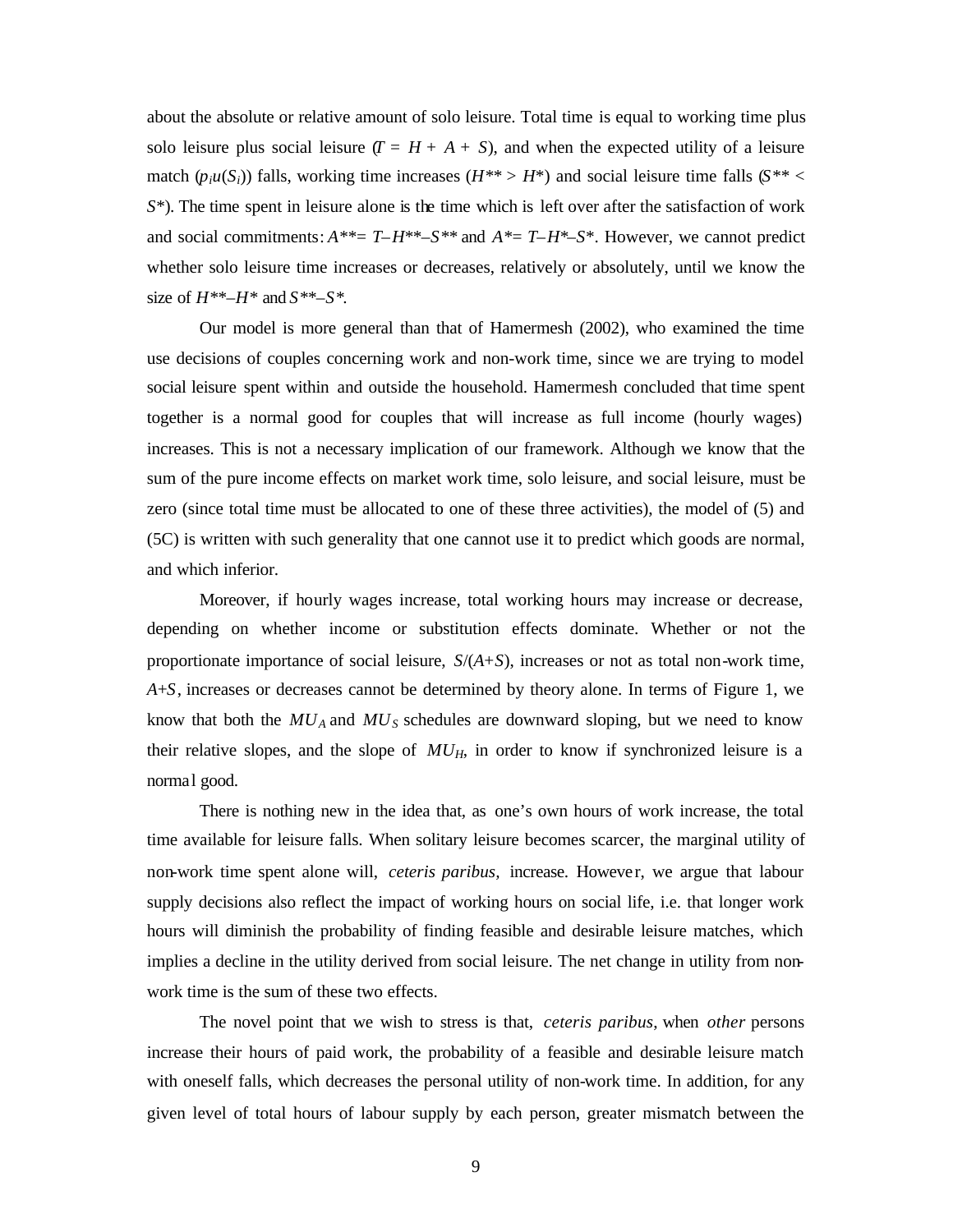timing of hours of work will reduce the probability of a social leisure time match being feasible and will lower the utility of non-work time. By reducing the utility of non-work time, both effects increase desired hours of paid work. Thus in general the desired supply of labour of each person will be conditional on their expectations of the labour supply decisions of others.

In (5C), the third term is the utility derived from spouses spending time together. As many working couples will attest, finding the time to do that may not be a trivial exercise, an issue which we examine empirically in Section 5. The subsequent terms of (5C) refer to the leisure matches that individuals make outside the household. These are the focus of Sections 4 and 6.

#### *2.2 Interdependencies in time use within the household*

A primary candidate for a Suitable Leisure Companion is one's spouse. Indeed, most people would argue that the joint enjoyment of non-work time, and the pleasure of one another's company, is a prime reason why people get married in the first place. However, the economic perspective on marriage has typically emphasized something quite different, namely the linkage of individuals through the material benefits of marriage in joint consumption of household public goods (Lam, 1988) and the gains from trade arising from a division of labour between household and market production (e.g. Becker, 1991; Weiss, 1997; Ermisch, 2003). Both these economic perspectives imply interdependence in time use decisions among spouses, albeit from different motivations. But both link the behaviour of spouses through the aggregate budget constraint on the consumption of material goods (which depends on the aggregate hours of work of both partners), and ignore the possibility that couples might want to spend time together.

Our hypothesis is that the time-use decisions of individuals are contingent on the time use choices of others, because many leisure activities are not nearly as much fun if one does them alone. However, our problem is to distinguish this hypothesis from other sources of time use interdependence. The economic perspective on marriage already predicts that the aggregate non-work time of each partner in intact households is linked via the household budget constraint, which conditions the household's potential consumption of local public goods and its division of consumption of private goods. Similarly, although our hypothesis predicts that marital dissolution (through either death or divorce) will alter the availability of a Suitable Leisure Companion, and thereby alter the marginal utility of leisure, such an event will also affect the time usage of the surviving spouse through the associated change in the household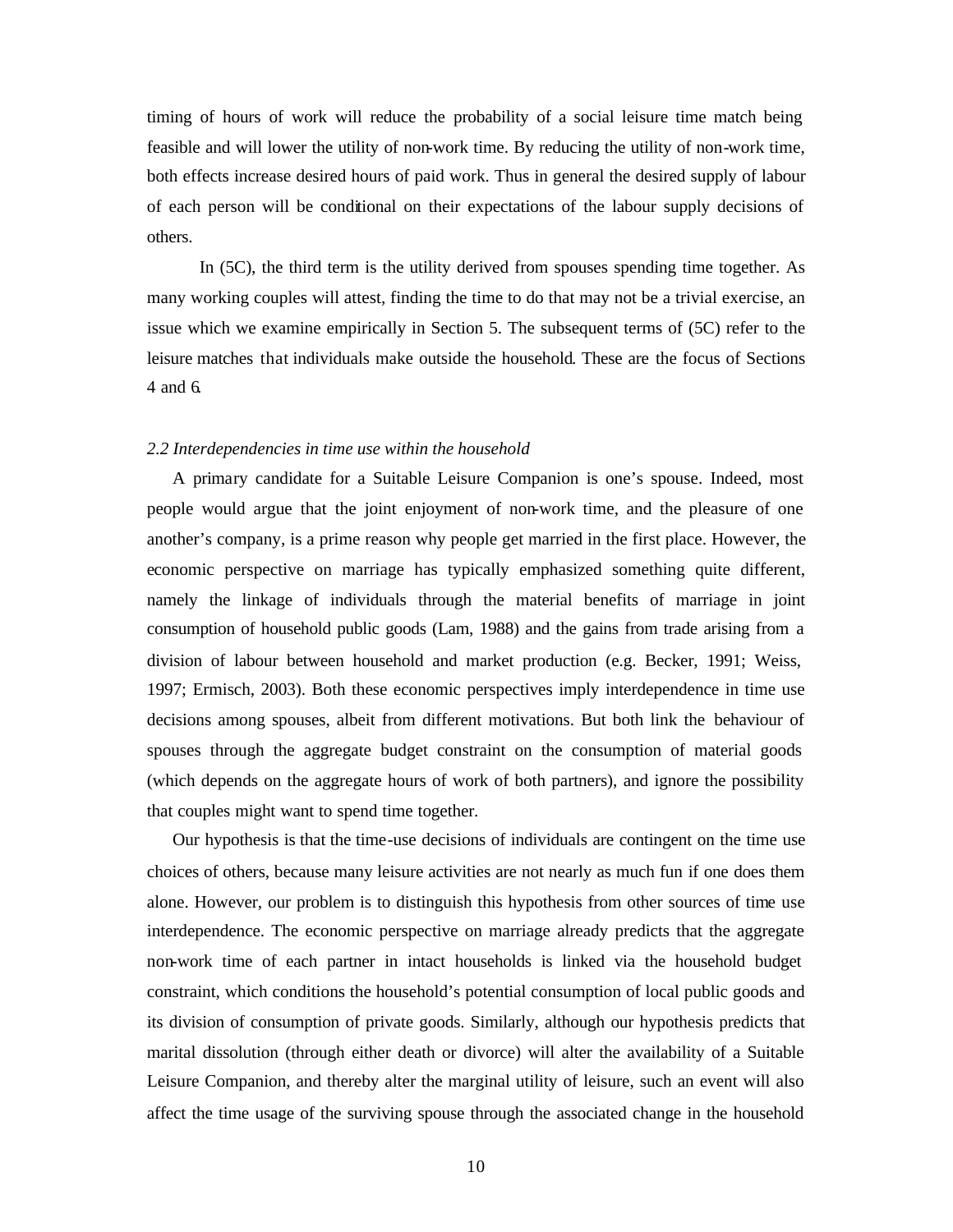budget constraint. The income effect of household dissolution is the net impact of loss of money income and the change in household economies of scale in aggregate consumption. That income effect on the behaviour of the surviving spouse may be positive or negative for aggregate non-work time, or for specific usages of such time.

Since one might reasonably expect that individuals with similar (unobservable) preferences in either or both of leisure time usage or material consumption are more likely to match up as marriage partners, we expect to observe a correlation across spouses in the *type* of non-work activity they engage in – but this is not really the point we want to make. Rather, our argument is that, conditional on preferences for *type* of activity and the aggregate amount of work and leisure time, individual spouses may derive utility from spending non-work time together. Hence we expect to observe a synchronisation in the *timing* of working hours, for any given *level* of working hours. (I.e. if one presumes that individuals have some scope for decision making over the timing of work hours and that couples communicate, they can coordinate to increase  $p_{m0}$  and  $p_{f0}$ .)

#### **3. The data and key variables**

#### *3.1 The British Household Panel Survey and the analysis sample*

Our research is based on data from waves 1 to 9 of the BHPS (Taylor et al., 2002), covering survey years 1991–1999. The BHPS is a good resource for our analysis given its extensive range of time-use variables in addition to standard household survey variables, and we can use the repeated observations on panel respondents to control for unobserved individual effects.

Our empirical analysis focuses on working couples. Although the hypothesis about the impact on leisure time choices of the availability of Suitable Leisure Companions outside the household also applies to single people, we focus on couples here for brevity's sake. (Our empirical modelling can be seen, therefore, as a relatively stiff test of the hypothesis concerning the impact of extra-household externalities, as they will have to reveal themselves in addition to the expected spousal interaction effects.) More specifically, we considered respondents with a full interview, living with a partner (married or cohabiting), with both partners aged 18–59 years, and both in paid employment at the time of the interview (neither partner self-employed). Pooling the data from the nine waves resulted in an unbalanced panel of almost 10,000 couple-year observations from just under 2,500 couples. This sample is more than twice as large as any time use survey sample used in previous analysis of work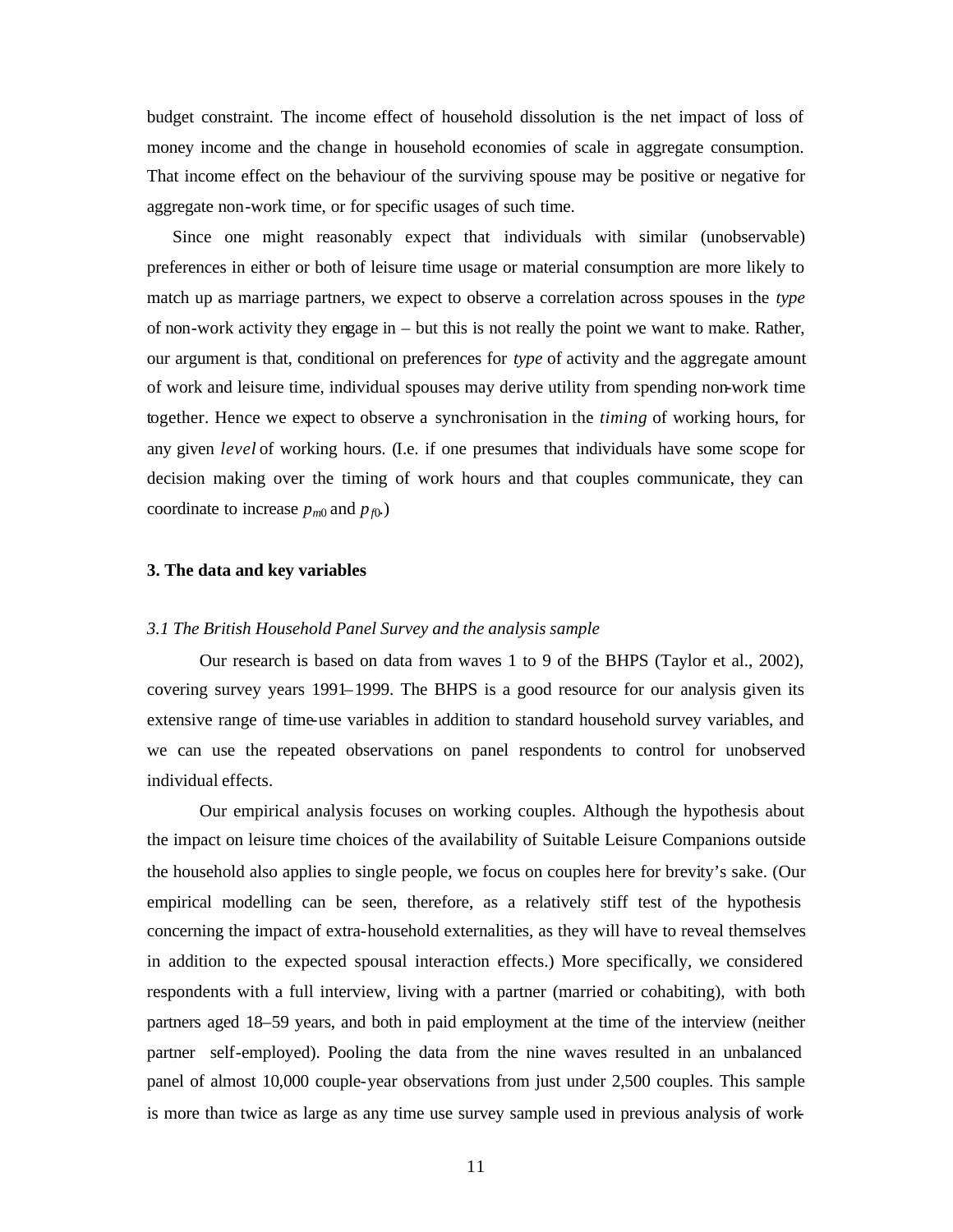time synchronisation. (Hallberg, 2003, for example, used information on about 1000 Swedish couples.)

#### *3.2 Key variables*

 $\overline{a}$ 

For information about couple's synchronisation and scheduling of paid work hours, we used the BHPS question that asks: 'At what time of the day do you usually work? Is it: 1 mornings only; 2 afternoons only; 3 during the day; 4 evenings only; 5 at night; 6 both lunch/evenings; 7 other times/day; 8 rotating shifts; 9 varies/no pattern; 10 other; or 11 daytimes  $\&$  evenings'.<sup>13,14</sup>

This variable is used in Section 5 to examine the propensities of a husband and wife to be working at the same time of day, defined to mean that each spouse reported the same code. We also used the variable to construct measures of the prevalence of unsocial work hours worked in the region in which the respondent lives. For each of the 18 geographic regions identified in the BHPS, we calculated the pooled-data proportion of employed men reporting that they usually worked rotating shifts or work time varied (codes 8 and 9 above). An analogous variable was created for women. We think of the unsocial hours variables as controlling for the structure of local labour market demand, i.e. the local prevalence of firms whose operations are more profitable if capital can be kept occupied at all hours of the day or whose markets need servicing at unsocial hours. We expect that the greater the prevalence of unsocial hours, the less likely that husbands and wives can synchronize their work times, and the less likely their propensities to be active in associative activities.

For our measures of associative activity, we concentrate on reported activity in a sports club, and in a social group or working men's club. At waves 1, 3, 4, 5, 7 and 9, BHPS respondents were asked if they were *active* in any of the organisations listed on a showcard and then, if so, which one. (In a separate question, respondents were asked if they were a *member* of any of the organisations listed and then, if so, which one.) The showcard listed the following organisations, with percentages of individuals in the analysis sample that were

<sup>&</sup>lt;sup>13</sup> From waves 2 to 4, this question was not asked of employees still in the same job as in the previous year. For these waves, responses were imputed from the previous waves' values. A new category (11 daytimes and evenings) was recoded at wave 5 from the category 'other', and formally incorporated into the questionnaire from wave 6 onwards.

 $<sup>14</sup>$  Our work synchronisation measure is less detailed than the one provided in the US Current Population Survey</sup> data used by Hamermesh (2002) or in time use surveys (Hallberg, 2003; Sullivan, 1996; van Velzen, 2001). In these cases, the data enable one to say whether, at each hour during the day, two spouses were working or not. The time use survey samples are smaller than those from population surveys like the CPS and BHPS, but have the advantage that one can investigate whether spouses who synchronise work and leisure hours spend that time with each other. See Hallberg (2003) and Sullivan (1996).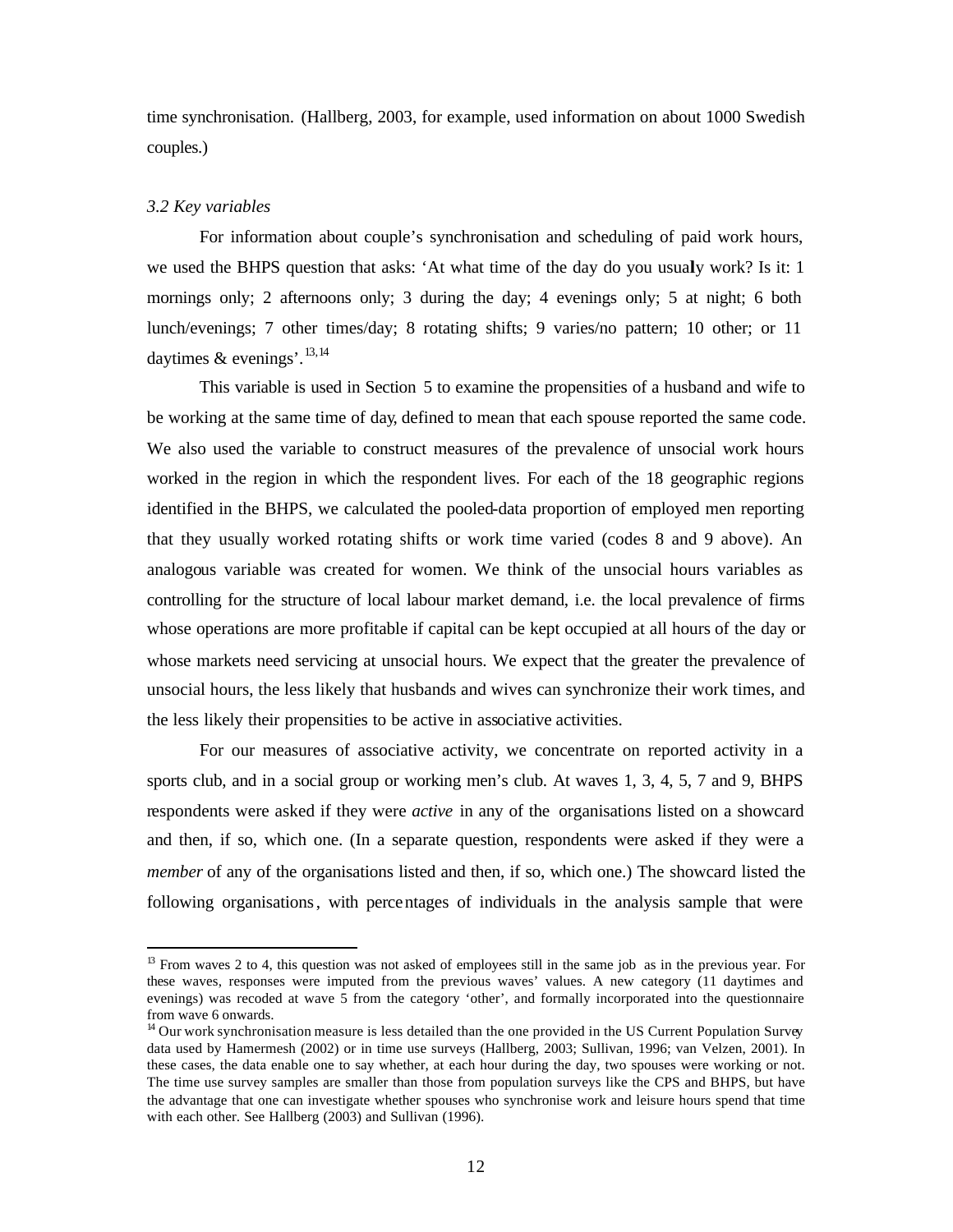active shown in parentheses: social group or working men's club (12 percent), sports club (24 percent), political party (1 percent), trade union  $\sigma$  percent), professional organisation  $\sigma$ percent), environmental group (2 percent), parents association (8 percent), tenants or residents association (4 percent), religious group (9 percent), voluntary service group (3 percent), and a number of other groups (each less than 2 percent). We focus our empirical work on sports clubs and social groups, the two organisations with the greatest prevalence of activity, to reduce potential problems of sampling variability, particularly when disaggregated by region and age group (see below). Parallel analyses that used the corresponding membership variables produced very similar results.

The associative variables were also used to construct measures of the extra-household availability of Suitable Leisure Companions for each relevant activity, separately for husbands and wives and for three age groups (18–30, 31–50, 51–59 years). These measures were used as explanatory variables in our models of propensities to engage in associative activity (see Section 6). For each of the 18 British regions, and for each of the three age groups, we calculated the number of persons in that age group who reported themselves to be active, expressed as a proportion of all sample respondents in that age group (i.e. including singles as well as couples, and regardless of employment status) in the pooled nine-wave data set.  $^{15}$ 

Our measure of work hours refers to hours usually worked (including overtime hours), on a weekly basis. Because the BHPS does not ask about hourly wage rates, we derived these from usual gross pay (converted from a monthly basis to a weekly basis), divided by usual weekly work hours, and assumed that overtime was paid at time-and-a-half. (Results based on an alternative hourly wage variable, derived assuming no overtime premium, differed little and so are not reported.)

#### *3.3 Control variables*

 $\overline{a}$ 

To save space , we report regression estimates only for variables of principal interest (full results are available on request). Control variables used, but with effects not reported, were: the respondent's age, the number of children in household aged less than 16 years and whether the youngest child was aged less than six years, whether the respondent was

<sup>&</sup>lt;sup>15</sup> For organisations other than sports club and social clubs, i.e. those for which the underlying prevalence of membership or activity was relatively low, the sample sizes available at the regional level were often tiny. Since our measures of associative activity and unsocial hours were each calculated at the regional level, we are using a coarse filter. Although it would have been preferable to have had measures of both at the neighbourhood level –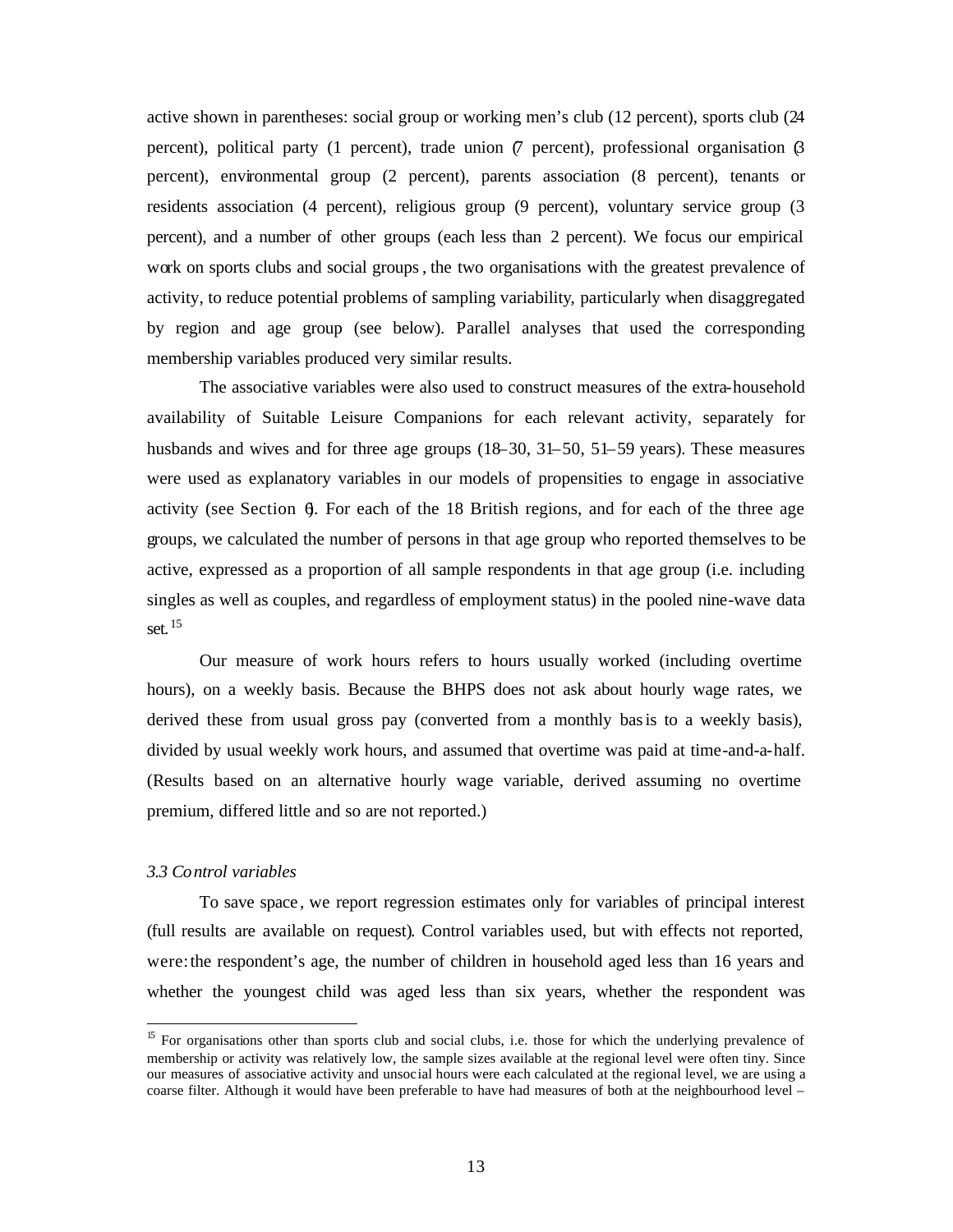cohabiting rather than legally married, the respondent's educational qualifications (five categories), and the survey year. To account for potential differences in labour demand (in addition to the unsocial hours variables already mentioned), we also controlled for industry of main job (distinguishing between the ten major Standard Industrial Classification groups), and the unemployment rate in the local labour market (the so-called travel-to-work-area). To account for differences in opportunities for individuals to socialise in their work place, we controlled for differences in the number of employees working at the respondent's workplace ('firm size').

#### **4. Preliminary evidence on extra-household interdependence**

Because different households are typically not linked through the budget constraint – either through the household production or consumption of material goods – a check for linkages between households in leisure time usage is, in some senses, the cleanest test of our hypothesis. However, before turning to the regression methods of Sections 5 and 6, it is useful to enquire whether simpler methods of analyzing the data provide evidenc e consistent with our basic perspective. We are arguing that each person's time use choices are typically contingent on the time use choices of others, because the marginal utility of each individual's leisure depends on the choices made by others. In particular, we argue that each person's likelihood of participating in associational life depends on what others in their local area have chosen to do, both because one cannot join a club or association that does not exist for lack of membership and because the more members these organizations have, the more attractive they are to prospective members. If there is this positive externality, one can expect to observe feedback effects on the local level of participation and membership: regions where a larger fraction of people participate in associational life will be regions where clubs and associations are more easily available, and more attractive to others. Conversely, fewer people will want to participate in areas where associational life is more poorly developed.

Our strategy for examining this hypothesis is to use measures of the prevalence of associative activity among different age groups as indicators of the relative health of associational life in a local area and of the opportunities available. If there were no externalities from the club or association participation for one age group (in the sense described in the last paragraph), there would be no reason to expect activity or membership

the closest BHPS approximation is the local authority – we did not use these because of the sampling variability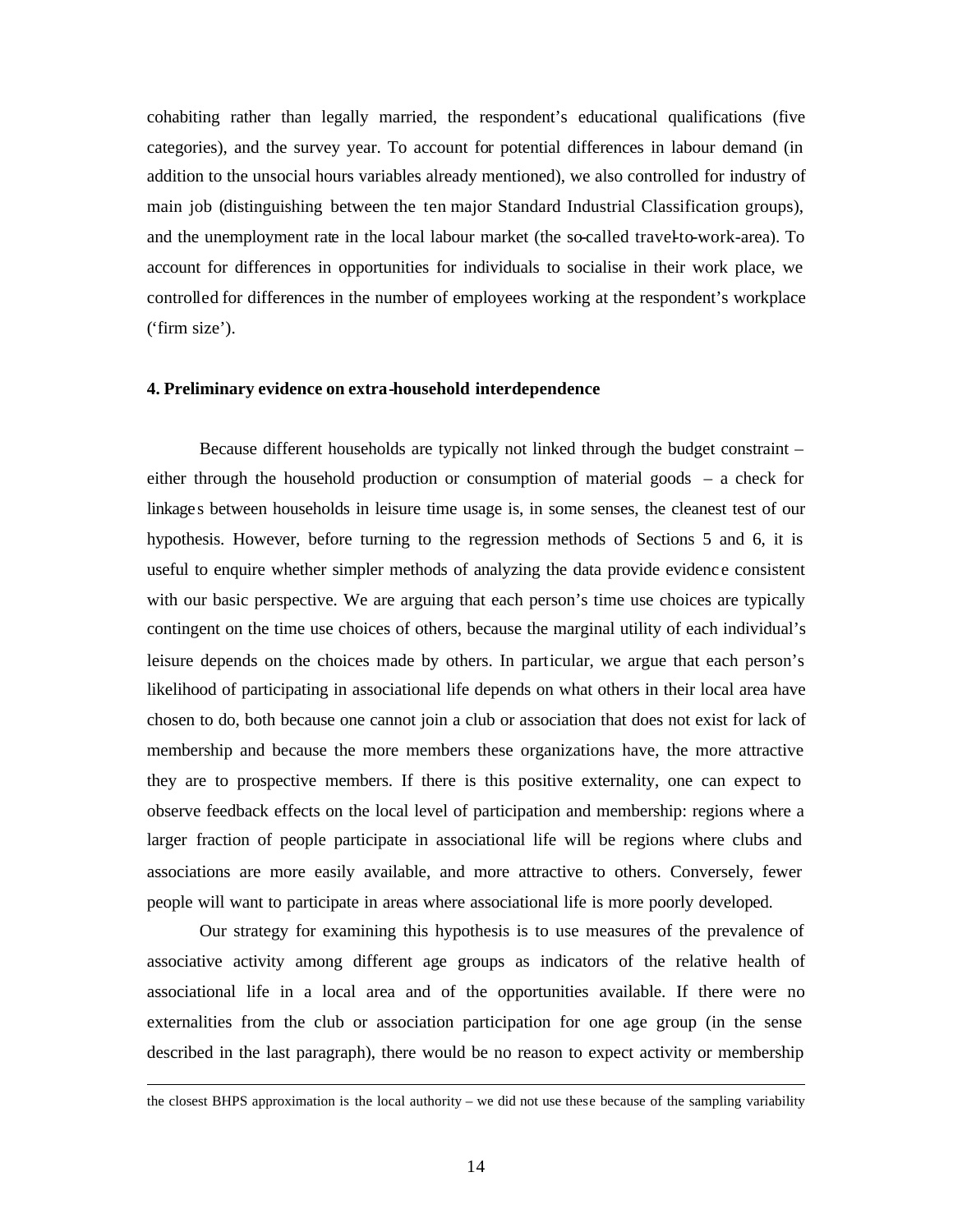among different age groups to be either higher or lower in the same local areas. However, if there are externalities, one would expect club membership and activity among those other groups to be positively associated with the associational life of the age group in question. In this section we check this hypothesis, using data for three age groups: 18–30, 31–50, and 51– 59 years.

As Section 3 noted, the BHPS asked respondents both whether they were active in, or members of, a sports club or a social or working men's club. Among respondents aged 18–59 years, there was a substantial level of involvement – together with considerable variation across the 18 British regions. Nationally, 24 percent of respondents reported that they were active in a sports club, with a range from 17 percent in Tyne and Wear to just under 30 percent in Yorkshire and Humberside (other than West and South Yorkshire) and Scotland. Activity in a social group or working men's club was reported by 12 percent of respondents nationwide, but by only 4 percent in inner London, compared to 16 percent in Tyne and Wear.

Since the BHPS asks respondents separately about membership and activity, we had a double index of the strength of associational life at the local level, and since these two measures were highly correlated for each type of association, we have some confidence that they both measure the same underlying propensity. Moreover, because social group membership or activity was not particularly well correlated across regions with sports club membership or activity, there is reason to believe that regional differences are not simply due to differences in some sort of generalized local proclivity to associational life.

Since our hypothesis is that individuals are more likely to participate in these types of groups in areas where many others already do, we expect to see a positive association between the proportion of middle -aged respondents who reported activity and the percentage of youth and older age groups who reported such activity. Figure 2*a* plots the association between regional-average sports club activity rates among those aged 31–50 years and regional-average sports club activity rates among those aged 18–30, whereas Figure 2*b* plots the corresponding rates for activity in a social group or working men's club. In both charts, the regional data indicate a positive correlation between associative activity of one age group and another, a finding that is consistent with our externality hypothesis. Corresponding charts for membership rates (rather than activity rates) showed similar patterns.

<Figures 2*a* and 2*b* near here>

issue.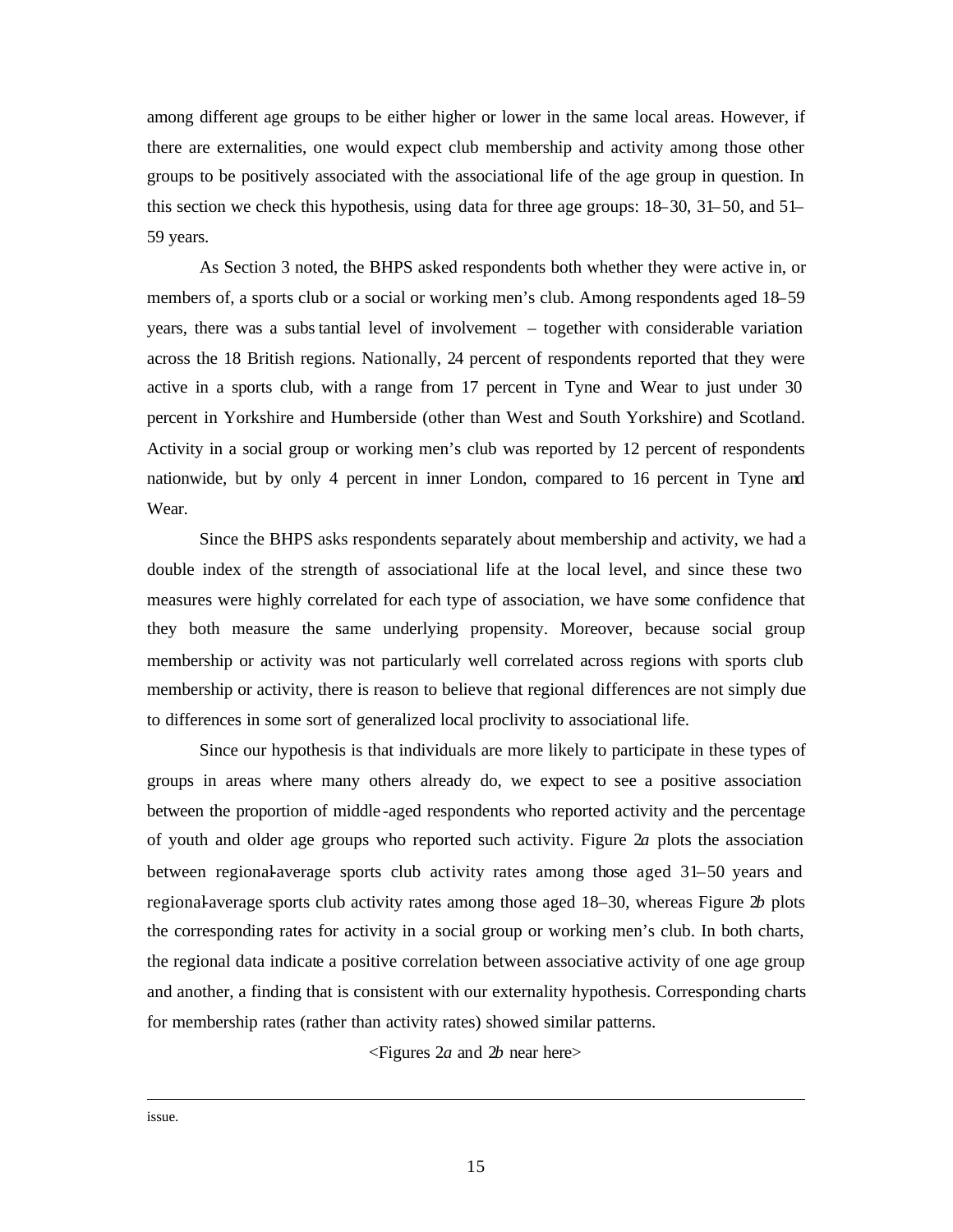#### **5. The synchronisation of usual daily working time by British working couples**

The proportion of the couples in our sample that usually worked at the same time of the day, 51 percent, was greater than would be expected from a random match of a husband's and a wife's work times (see Table 1, column 1). A Pearson test for the independence of spousal work times had a test statistic  $F(63.26, 153014) = 4.55$  with *p*-value = 0.0000. (The test was based on a cross tabulation of spousal work times, and made appropriate adjustment for the repeated observations on couples.) Arguably, however, this synchronisation could simply reflect an 'effect due to the inherent constraints on daily time-use imposed, for instance, by the regularity of office hours, school hours, and the hours of darkness, and leading to some *necessary* time co-ordination' (Sullivan, 1996:85, emphasis in original).

To control for this effect, we used two methods. First we employed a matching procedure to replace each of the sample's working husbands with a working single man with otherwise similar characteristics, and each working wife with a working single woman, thereby generating a sample of 'pseudo-couples'.<sup>16</sup> The work times of the members of each pseudo-couple should reflect the inherent constraints on their time, and provide a baseline against which synchronisation among real couples may be assessed. We found that 46 percent of pseudo-couples had synchronised work times (Table 1, column 3). The degree of synchronisation among real couples is some five percent larger, suggesting that there is a significant albeit small coordination of work timing over and above that implied by inherent constraints of daily life. In our second, more non-parametric, approach, we paired every husband with every wife in the sample and computed the prevalence of synchronisation in spousal work times. Among the 11,758,971 pairs, the rate was 46 percent. (The proportion was virtually the same when each panel survey year was considered separately.) Again we conclude that there exists genuine synchronisation of work times among working couples.

#### <Table 1 near here>

Table 1 also shows how synchronisation of spousal work times varied with husband's work time, and with the number of children. Observe first from columns 2 and 4 that the marginal distributions for both real and pseudo-couples were very similar, which is an

 $^{16}$  Each single person used in the matching exercise was in employment and aged 18–59 (as in the sample of couples). We used a propensity score matching procedure (1:1, without replacement), with the matching variables being age (linear spline with eight knots), work hours (cubic), educational qualifications, number of children in age groups 0–2, 3–4, 5–11, 12–15, 16–18, and BHPS survey year. Creation of baselines using pseudo-couples generated by matching procedures has also been done by Sullivan (1996) and Hallberg (2003).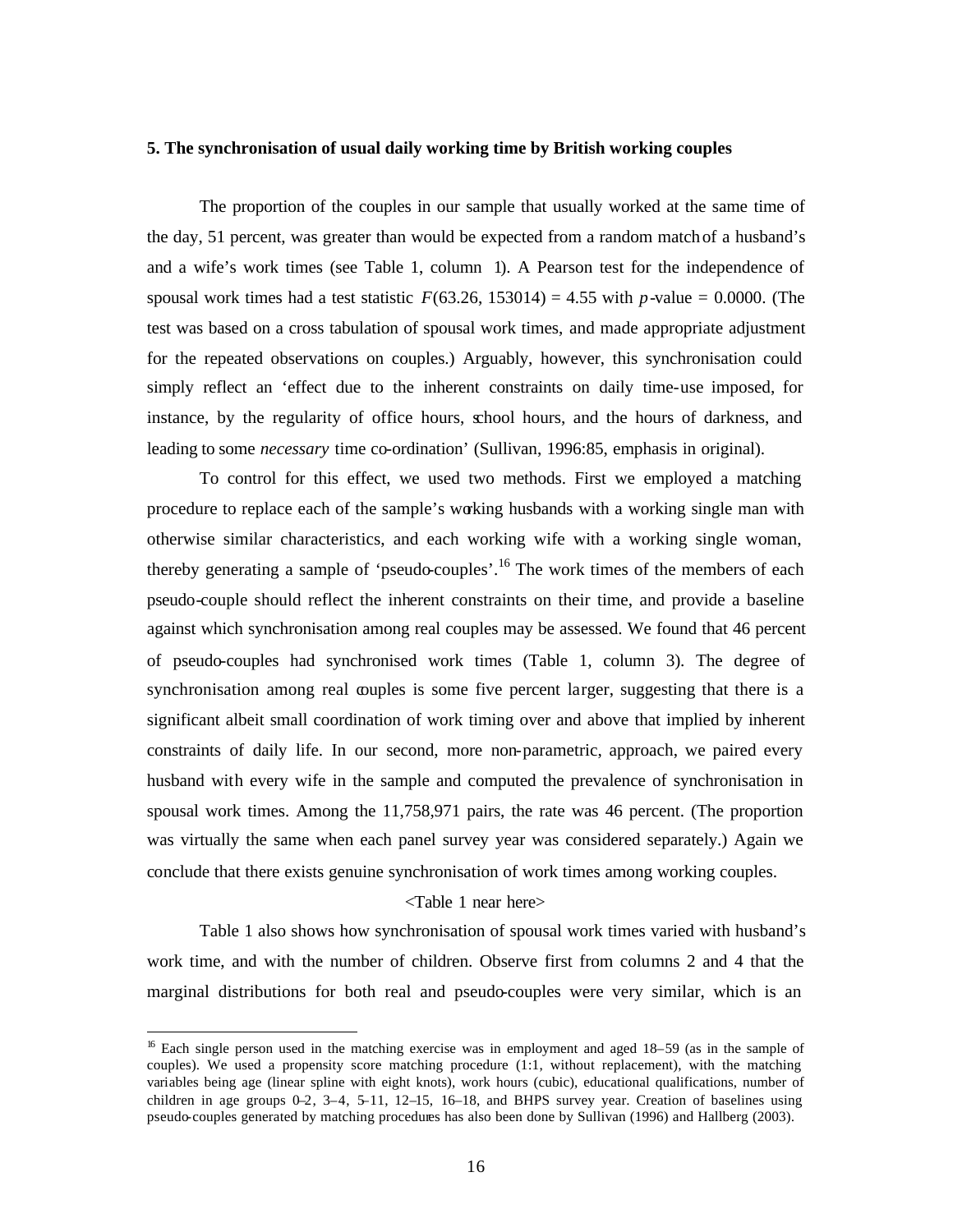indication that the matching procedure worked well. Some 72 percent of husbands usually worked 'during the day', and just over 18 percent worked unsocial hours ('rotating shifts' or 'varies/no pattern'). For two-thirds of the real husbands who usually worked during the day, their wife's work time was also usually during the day. For all other husbands, the chances of his and her work times coinciding was substantially less than the average. In particular, only about one in ten husbands working unsocial hours had a wife also working unsocial hours. The degree of synchronisation among real couples is greater than that for pseudo-couples for all categories of working time.

Spousal work time synchronisation is likely to be strongly influenced by whether or not the couple has children. Particularly if children are young and family money income is low, working at different times of the day may be seen as a way of saving the expense of baby sitters, by enabling one parent to cover child care responsibilities while the other is at work. (Alternatively, parents may forsake some synchronisation in their work times, so that each of them can spend quality time with the children.) Evidence consistent with these hypotheses is shown in the lower panel of Table 1. This shows a clear gradient in the prevalence of spousal work time synchronisation. Among childless real couples, 60 percent of husbands usually worked at the same time as their wives but, among couples with one child, the proportion was only 48 percent. With two children or three children, the fractions were lower still: 39 percent and 29 percent. In households with three or more children, the degree of synchr onisation in working time was less among real couples than among pseudocouples, as we would expect.

Table 2 reports the correlates of work time synchronisation using random effects probit regressions, with separate models for couples with and without children. In each model, the dependent variable is equal to one if a couple usually worked at the same time of the day and zero otherwise. The explanatory variables on which we focus are, following research such as Hamermesh (2002), the hourly wage rates and work hours of the husband and wife, plus measures of the prevalence of the working of unsocial hours by men and women in the region in which the couple lived. We used the panel data to control for unobserved individual effects, assumed to be uncorrelated with the other regressors. <sup>17</sup>

The associations between the synchronisation probability and each spouse's wage rate, holding each spouse's work hours constant, are not clear cut. As Hamermesh (2002) has

 $17$  We did not use fixed effects estimators in this paper because key explanatory variables such as the regional measures of unsocial hours were derived from pooled-data averaging. Hence they did not vary across the panel, and would not be able to be identified in a fixed effects model.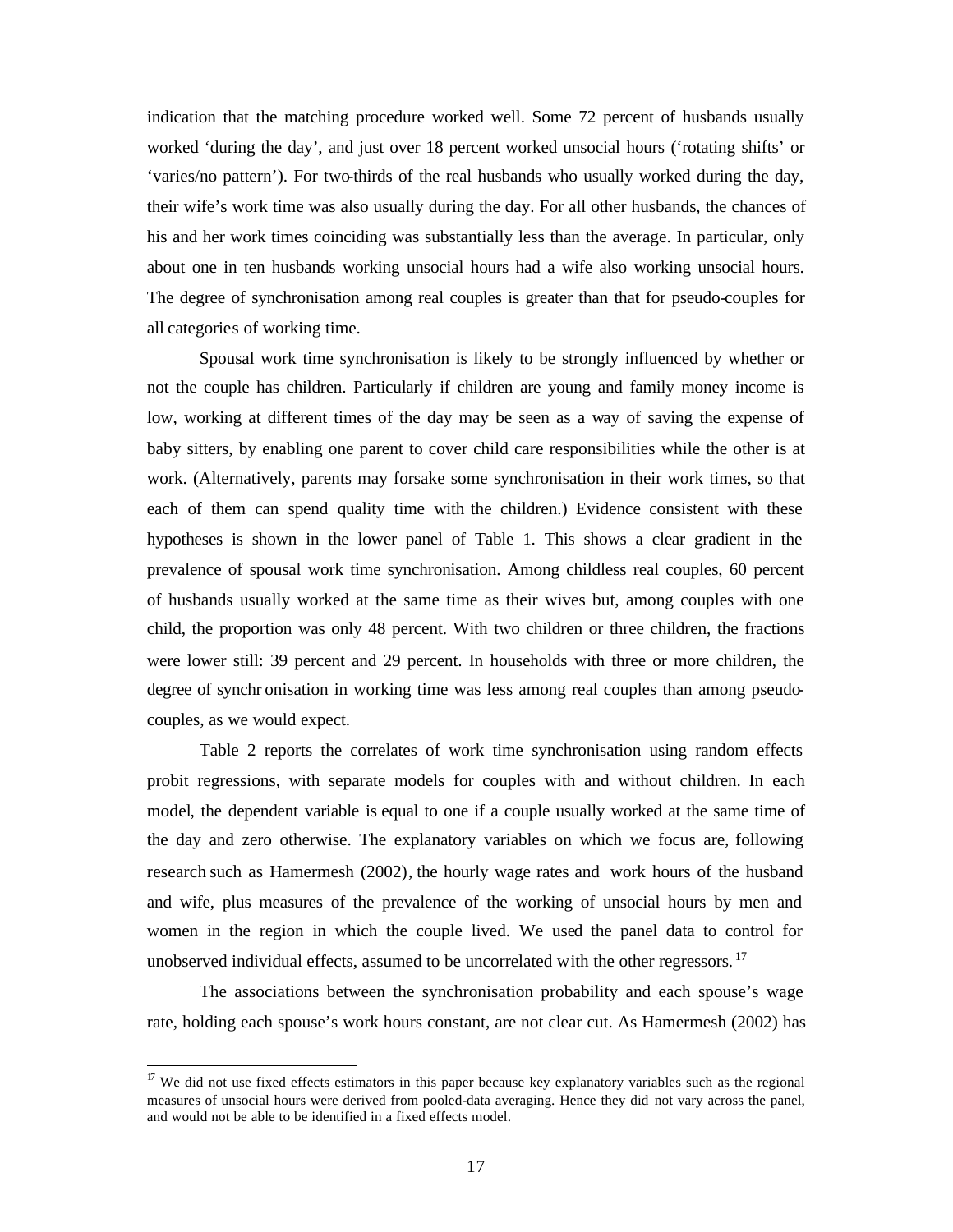argued, one might expect two opposing influences. On the one hand, higher wages *ceteris paribus* may act like an increase in full earnings, and one might expect the income effect to raise the work time synchronisation probability (a leisure-as-normal-good argument). <sup>18</sup> On the other hand, a compensating differentia ls perspective would argue for a negative association between wage rates and work time synchronisation, since husbands and wives who wish to play together may be willing to accept a wage penalty in order to do so, or employers may need to pay husbands and wives more in order to induce them to work at different times.

#### <Table 2 near here>

There was a strong positive and statistically significant association between the wife's wage rate and the synchronisation propensity: the elasticity of the probability of synchronisation with respect to her wage is 35 per cent for childless couples and 22 percent for couples with children (elasticities evaluated at the means). By contrast, there was a statistically significant association between the husband's wage rate and the work time synchronisation probability only among couples with children. The elasticity was 20 percent in this case, and thus 50 percent smaller that the corresponding elasticity for the wife's wage rate. One might interpret the insignificant association between husband's wage and synchronisation among childless couples as either reflecting evidence of the compensating differential effect offsetting the leisure-as-normal good effect, or it might just be that the unitary model of household decision-makin g is less relevant when there are no children (see footnote 18).

Holding wages constant, the more hours the wife worked, the more likely that spousal work times were synchronised, for both childless couples and parents. The probability that husband and wife work at the same time was, as might be expected, strongly associated with whether or not the husband worked during the day (which is by far the most popular work time). However, conditional on that, there was no association between a husband's total wor king hours and synchronisation. Perhaps because we have a relatively crude proxy for the structure of labour demand, differences in the prevalence of working at unsocial hours in the region in which the couple lived appear to have no statistically significant association with work time synchronisation propensities.

<sup>&</sup>lt;sup>18</sup> The effect may not be so clear outside the confines of the unitary model of couple decision-making. In this case, a husband may choose to spend his higher wage on time out on personal goods (time with 'mates') rather than communal ones (joint leisure).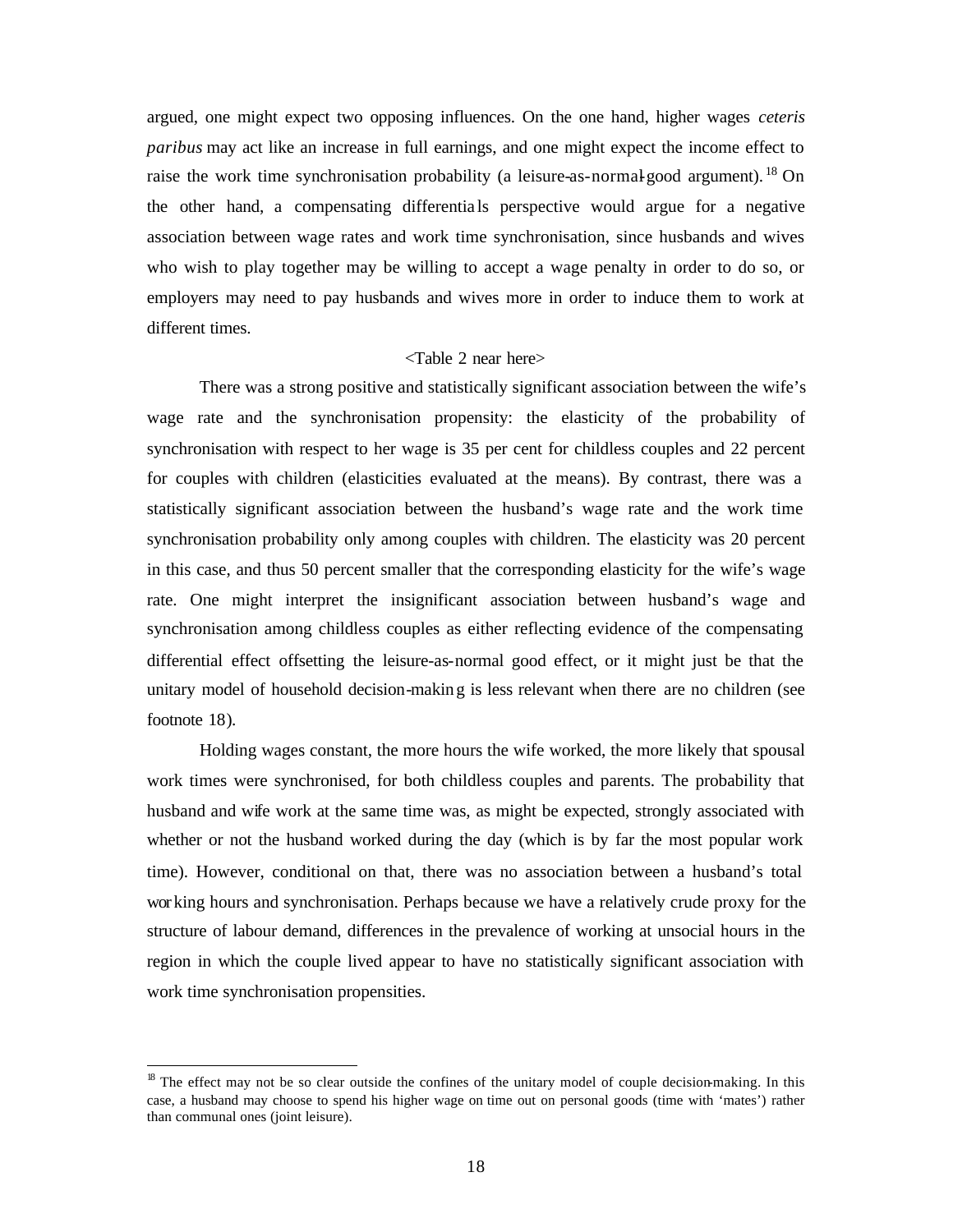Finally, among couples with children, there were marked differences in work time synchronisation according to the number of children and the presence of a young child. Other things being equal, each additional child reduced the probability of synchronisation by about six percentage points, and having a child aged less than six reduced the probability by about 11 percentage points. These are large effects given that the sample fraction of spouses working at the same time was 42 percent, but they are consistent with previous findings that having dependent children increased the chances of working mothers working at 'unusual' hours (and a different time from their husbands). See Hamermesh (1996) for Germany and the USA, and van Velzen (2001) for the Netherlands.

Like Hamermesh (2002, Table 4), who used US Current Population Survey data for the 1970s and 1980s, we found significant positive effects on synchronisation of a higher wife's wage rate. He also found an effect for the husband's wage, though we found this only among couples with children. However, Hamermesh also reported that husband's work hours were positively associated with synchronisation, whereas we found no effect (once we controlled for whether the husband worked during the day). Thus there appear to be some differences between the USA and 1990s Britain that could be investigated further in future work.

#### **6. Interdependence in associative activity propensities?**

 $\overline{a}$ 

To model husbands' and wives' propensities for associative activity, we estimated multivariate probit regression models for each couple  $i = 1, \ldots, N$ , of the form

$$
y_{im}^* = \beta_m' X_{im} + \varepsilon_{im}, m = 1, ..., 4
$$
  
\n
$$
y_{im} = 1 \text{ if } y_{im}^* > 0, \text{ and } 0 \text{ otherwise}
$$
 (7)

where the  $\varepsilon_{im}$  are error terms distributed as multivariate normal, each with a mean of zero, and variance-covariance matrix *V*, where *V* has values of 1 on the leading diagonal and correlations  $r_{ik} = r_{ki}$  as off-diagonal elements.<sup>19</sup> The four equations characterise, for each couple, the propensities of the husband and of the wife to be active in a social group or working men's club, and in a sports club.

<sup>&</sup>lt;sup>19</sup> The multivariate probit models were estimated using the method of simulated maximum likelihood with the GHK simulator: see Cappellari and Jenkins (2003) for details. The panel structure of the dataset, implying repeated observations on couples, means that the i.i.d. assumption underpinning standard maximum likelihood methods is violated. We therefore used the method of maximum pseudo-likelihood described by Gourieroux and Monfort (1996), an approach providing consistent parameter estimates, and adjusted standard errors using a robust variance estimator that treated each couple as a cluster.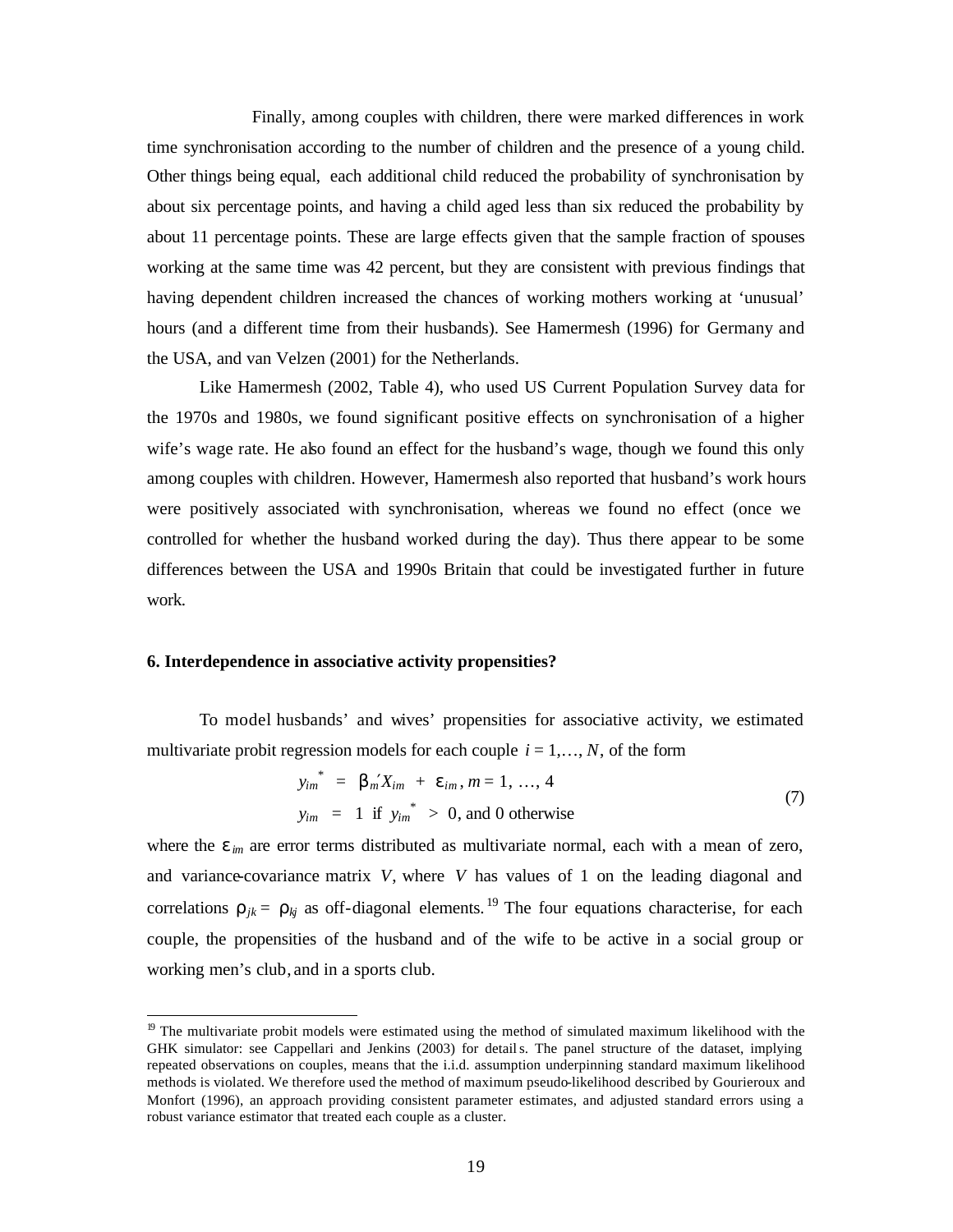Joint estimation of the four equations reflects the jointness of within-couple choices, as assumed by the theoretical model proposed in Section 2. That model also implies that, in any equation characterising the probability of a given associative activity for one partner in a couple, variables summarising the other partner's associative activities and both partners' work hours are endogenous. These variables were excluded from the explanatory variable vector for each equation  $(X_{im})$ , and their effects are captured by the cross-equation correlations. We placed no prior restrictions on the correlation structure but our theoretical model leads us to expect a positive correlation between the equations for husbands and wives for the same activity (reflecting a desire to 'play together'), though of course this may also reflect selection into marriage (people marry those with whom they would like to spend their free time).

The explanatory variables on which we focus are our measures of extra-household availability of Suitable Leisure Companions, namely the regional-mean activity rates for each of three age groups. We estimated (7) separately for each of three groups of couples, defined in terms of the age of the husband (18–30, 31–50, and 51–59 years). In the model for a given age group, we used as regressors the regional-mean activity rates of the *other two* age groups in order to minimise any potential tautological connections between an individual's activity propensity and the propensities among those of the same age group.  $20$  Our model leads us to expect positive coefficients on these variables.

The equations for each partner also included controls for own educational qualifications, wage rate , firm size and industry of main job, and couple -specific variables: the number of children aged less than 16, presence of a child aged less than six, whether the couple were cohabiting rather than legally married, the local unemployment rate, the regional prevalence of unsocial work hours, and survey year. Our explanatory variables encompass most of those used in conventional models of participation in sport and recreation (see for example Gratton and Taylor, 2000, chapter 5), but our inclusion of variables aiming to summarise the availability of Suitable Leisure Companions is innovative.

The estimates of the models for age groups 18–30, 31–50, and 51–59, are reported in Tables 3–5. Average activity rates in a social club and working men's club were greater among husbands than among wives, but were higher among the older age groups than younger age groups. Average activity rates in a sports club were also greater for husbands than wives, but declined with age.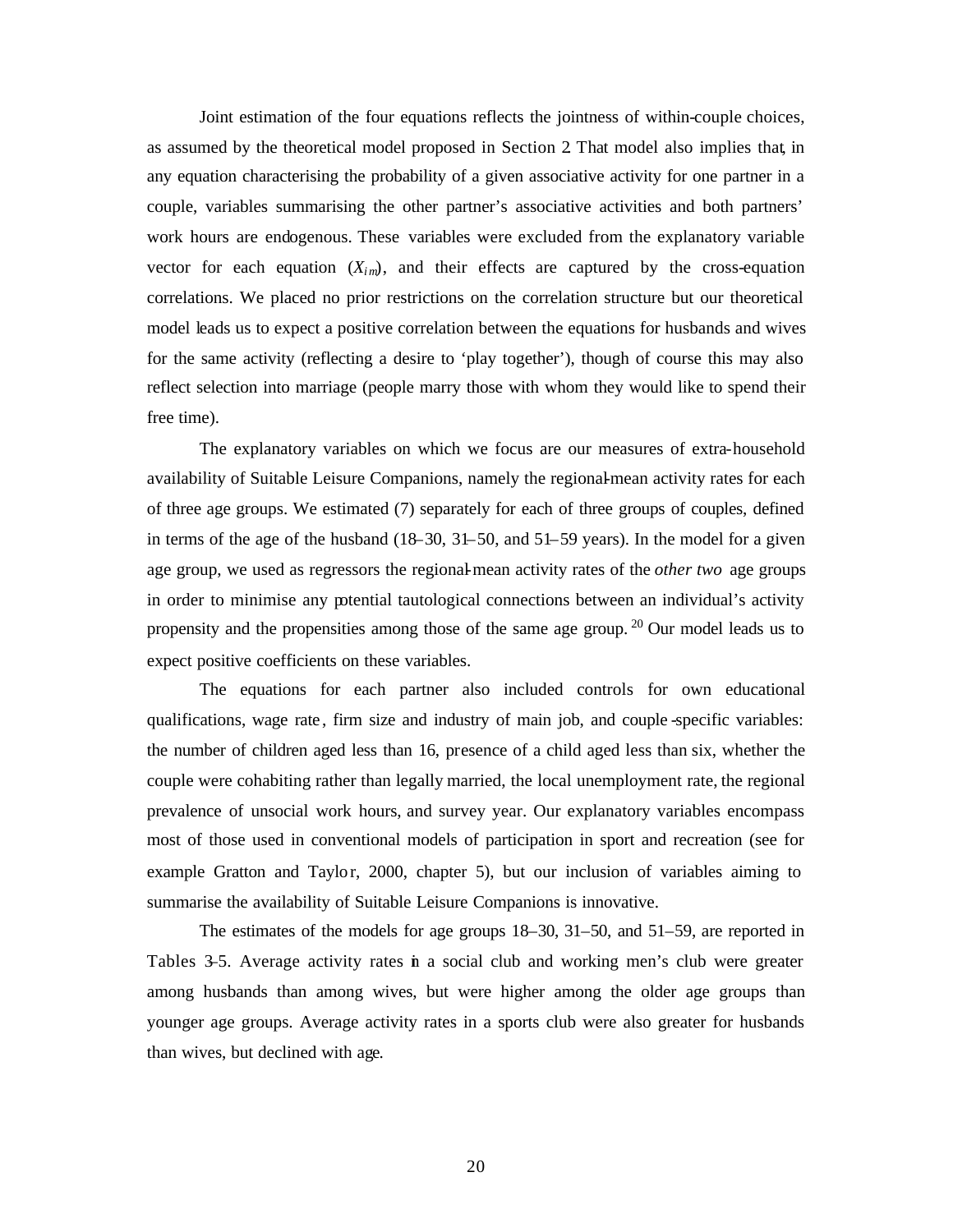The estimates provide some evidence consistent with our core hypothesis. Young husbands were more likely to be active in a social group or working men's club if there was a higher rate of activity among middle-aged persons (Table 3, column 1). Also, middle aged husbands were more likely to be active if there was more activity among people aged 18–30, or among people aged 51–59 (Table 4, column 1). We did not get similar results for husband's sports club activity: there were no statistically significant associations with the regional-mean activity variables (Tables 3–5, column 3). The results for wives differ from those for husbands in that the evidence supportive of the externality hypothesis concerns the probability of sports club activity rather than social group or working men's club activity. Higher chances of sports club activity among young and middle -aged women were associated with greater sports club activity among people aged 51–59, though the relevant coefficients are less statistically significant than those for husbands (Tables 4 and 5, column 4).<sup>21</sup>

#### <Tables 3, 4, and 5 near here>

Section 2 noted that our model also applies to single people , and some evidence consistent with our interdependence hypothesis was also found in similar models estimated using samples of employed single householders (results available on request). Men aged 31– 50 were more likely to be active in a sports club the greater the activity rate among people aged 51–59, and women aged 31–50 were more likely to be active in a social group the greater the activity rate among people aged 18–30.

The cross-equation correlation structure had a similar pattern for all three age groups, one that is consistent with our core hypothesis. Other things being equal, the propensities to be active in a social group or working men's club for a husband and for a wife have a strong positive and statistically significant correlation ( $r_{21} \approx 0.6$ ). Similarly, the propensities to be active in a sports club for a husband and for a wife are also strongly correlated ( $r_{43} \approx 0.5$ ). As expected also, the propensity for a husband to be engaged in one of the activities is positively correlated with his propensity to be engaged in the other activity ( $r_{31} \approx 0.3$ ). The corresponding correlation for wives is also positive though noticeably smaller ( $r_{42} \approx 0.1$ ), and

 $20$  Statistical identification in this sort of situation has been analysed by M anski (1993) as an example of a more general 'reflection problem'.

 $\overline{21}$  We reran all the regressions for each age group also including the regional-mean activity rate of the relevant age group in addition to the rates for the other two groups. Results change d little. The most noticeable change was that the coefficient on the own age group variable was invariably positive, as expected, and often statistically significant. However, given the earlier arguments about the reflection problem, we do not place any emphasis on these results. Our results were also robust to potential 'Moulton' effects. Moulton (1990) argued that, in linear regressions for individuals that used cross-individual averages as explanatory variables, standard error estimates for those variables may be biased downwards if their calculation ignored potential correlations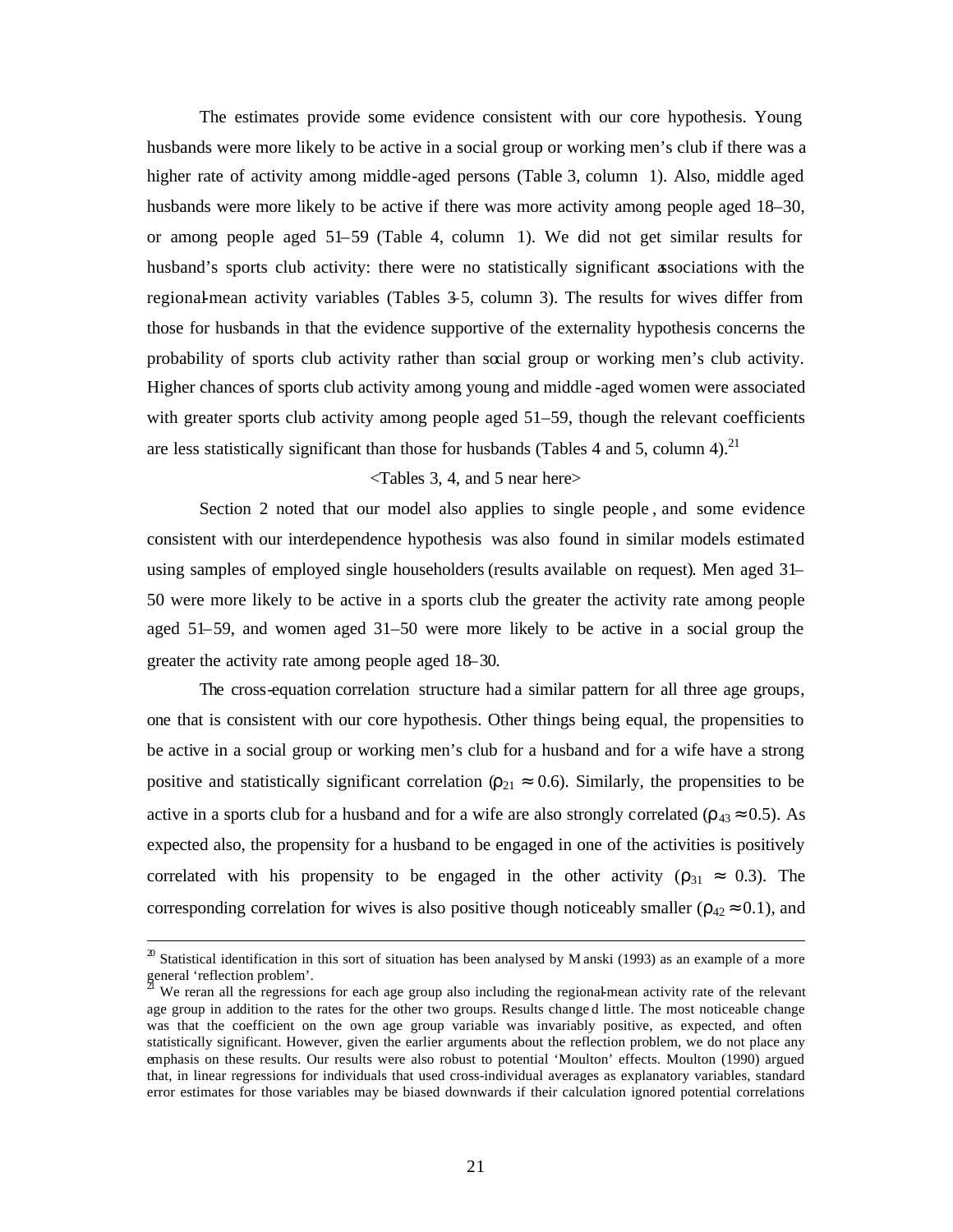precisely estimated only for the middle-aged group. The cross-activity cross-partner correlations  $(r_{41}, r_{32})$  are positive and small, but not statistically significant. Taken together, these results are consistent with the hypothesis that husbands and wives try to spend time together but, as is often the case , we cannot distinguish causation from these correlations. One hypothesis is that couples do similar things in order to spend time together, while the alternative hypothesis is that people who do similar things and spend time together tend to get married. Our results are consistent with both arguments.

The estimates for the control variables are of secondary interest and, as it happened, virtually all had sta tistically insignificant associations with activity propensities. One exception was that husbands and wives with university degrees were consistently less likely to be active in a social group or working men's club (in all age groups), and husbands and wives with no educational qualifications were consistently less likely to be active in a sports club (middle and older age groups). We interpret these results as evidence of a class bias in associative activity. Putnam (2000) has argued strongly that associational life and education are positively correlated.

#### **7. Discussion: the implications of leisure coordination**

 $\overline{a}$ 

Why might it matter if the hypothesis of this paper is true  $-$  that an individual's time use choices are typically contingent on the time use choices of others, because the utility derived from leisure time often benefits from the presence of companionable others? One set of answers concerns the welfare effects of economy-wide increases in work hours.

Within the OECD, there are significant differences in the trend and level of average work hours. For example, from 1980 to 2000, average working hours per adult (ages 15–64) rose by 234 hours in the USA to 1476 hours, but fell by 170 hours in Germany to 973, and by 210 hours in France to 957: see Osberg (2003*a*). Compared to the USA, this difference amounts to 9.7 more hours of work per adult per week for Germany, and 9.9 more hours of work per adult per week for France. These differences in average working hours are due in part to inter-country differences in probability of employment (i.e. differences at the extensive margin of labour supply), in part to differences in common entitlements to paid vacations and public holidays, and in part to differences in the hours of work of employees.

across individuals within the groups used for the aggregation. We re-estimated the models with region as the cluster variable rather than the couple. Results were remarkably similar to those reported in Tables 3 –5.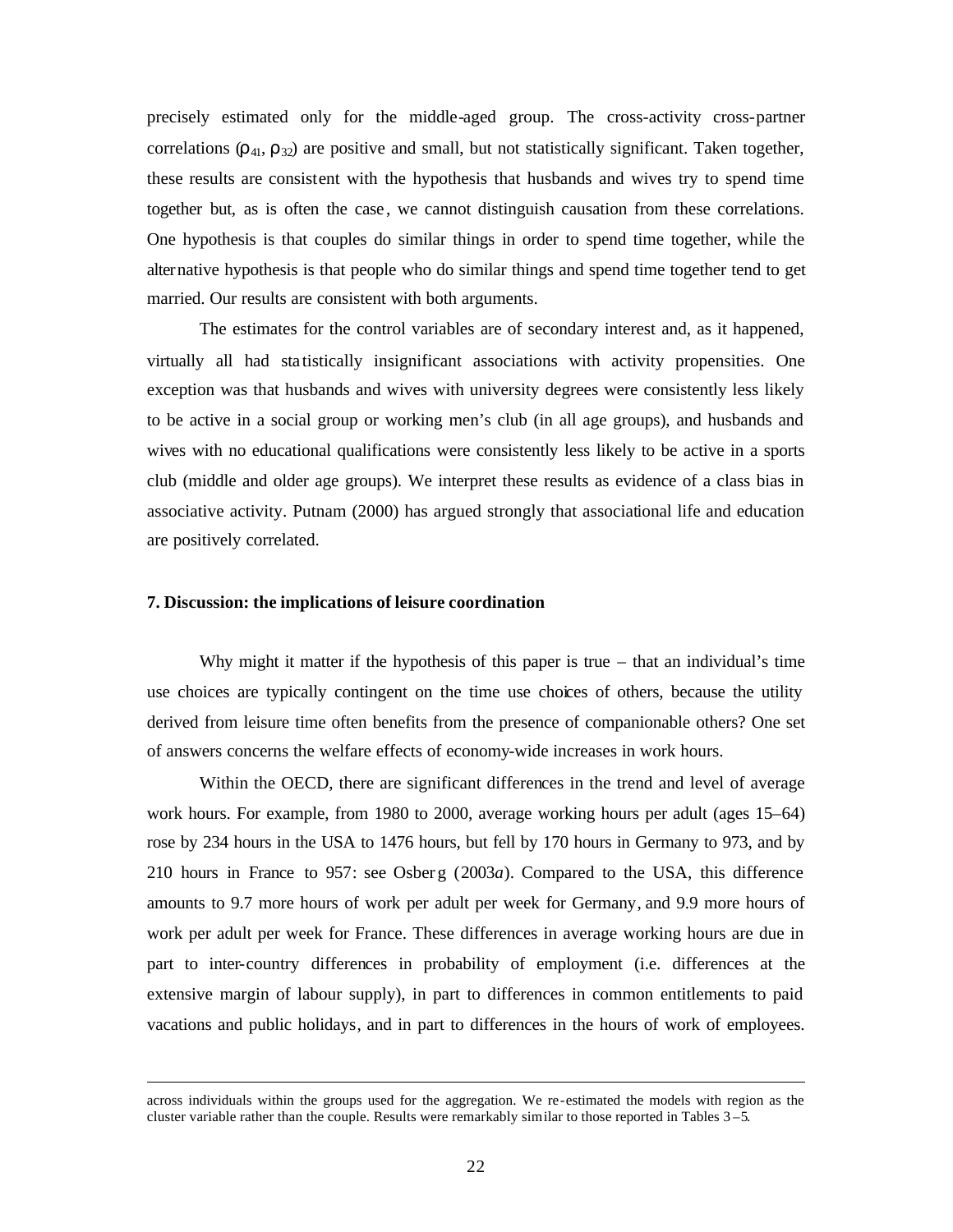However, whatever their origins, they are large enough to motivate a concern over their larger social implications.

It has long been acknowledged that one reason why GDP per capita is a poor measure of economic well being is because it does not recognize the opportunity cost in lost leisure time to individuals of increases in average money income which stem from longer average work hours. If, in addition, an increase in the average work hours of everyone else has an adverse externality on the marginal utility of each person's leisure, then aggregate well-being falls by more than the cost of foregone wages when average working time rises.

Our model also suggests that there may be multiple equilibria in labour supply, some of which generate lower aggregate utility. In Figure 2, for example, we presented two possible equilibria in individual hours of paid labour supply (*H*\* and *H*\*\*), each conditional on the average working time of others. The 'high work' equilibrium  $(H^{**})$  has unambiguously lower total utility. Societies which are better able to co-ordinate the level and timing of paid working hours may be better off in aggregate, because they enable their citizens to enjoy more satisfying social lives. To be specific, our externality hypothesis suggests that North Americans ma y work more hours than Europeans partly because they are more likely to have 'nobody to play with' – because other North Americans are also working more hours – and that they are worse off as a result.

Moreover, our model draws an explicit, micro-behavioural link between decreasing social contacts and rising hours of work. If authors such as Putnam (1993, 2000) and the OECD (2001) are correct in stressing the dependence of social capital on associational life and the importance of social capital for social and economic development, the costs of a highwork/low-social life equilibrium may be substantial – in terms of market income as well as in utility. Knack and Keefer (1997) are representative of an empirical literature which argues that localities with an active civic society and associational life (and more generally a dense network of social ties among individuals, and a high level of trust) have higher growth rates of GDP per capita. This relationship has been argued to be due to a number of possible influences: for example lower transactions costs in capital, labour and product markets, more effective governance, lower costs of crime, labour conflict and political uncertainty, better health outcomes and so on (see Osberg, 2003*b*). Whatever the channel of influence, it suggests that, although working longer hours may accelerate growth in GDP per capita in the short run, both income and social life may suffer in the longer run.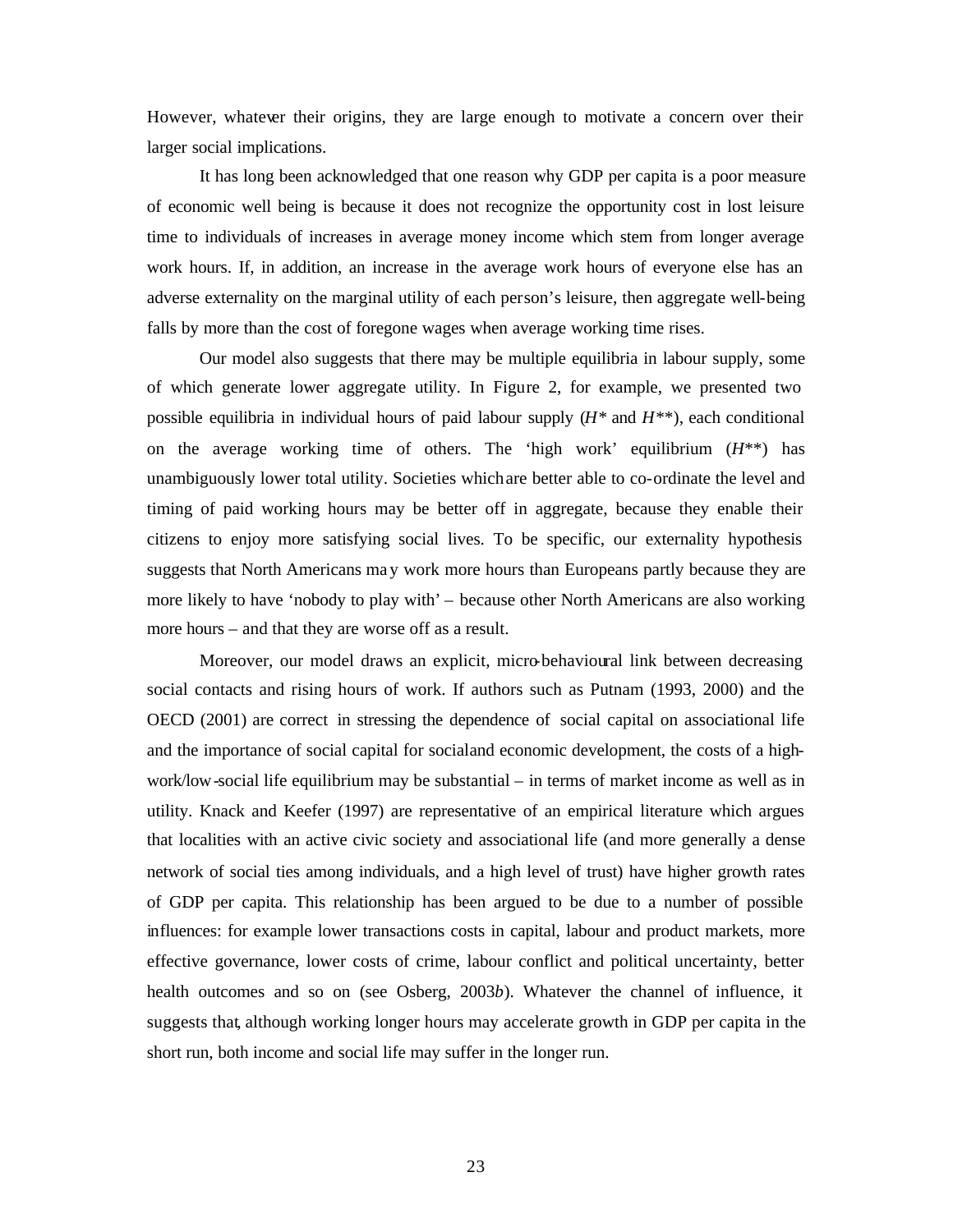#### **References**

- Becker, G.S., 1991. A Treatise on the Family. Harvard University Press, Cambridge MA.
- Cappellari, L., Jenkins S.P., 2003. Multivariate probit regression using simulated maximum likelihood. *The Stata Journal*, forthcoming.
- Corneo, G., 2001. Work and television. Discussion Paper No. 376, IZA, Bonn.
- Ermisch, J.F., 2003. The Economics of the Family. Princeton University Press, Princeton NJ.
- Gourieroux, C., Monfort, A., 1996. Simulation Based Econometric Methods. Oxford University Press, Oxford.
- Gratton, C., Taylor, P., 2000. The Economics of Sport and Leisure. Spon Press, London.
- Hallberg, D., 2003. Synchronous leisure, jointness, and household labor supply. Labour Economics 10, 185–202.
- Hamermesh, D., 1996. The timing of work time: evidence from the US and Germany. Konjunkturpolitik 42, 1–22.
- Hamermesh, D., 2002. Timing, togetherness and time windfalls. Journal of Population Economics 15, 601–623.
- Juster, T., 1985. Changes in work, leisure and well-being for men and women. Paper presented at the 19<sup>th</sup> General Conference, International Association for Research in Income and Wealth, Noordwijkerhout NL.
- Killingsworth, M., 1983. Labor Supply. Cambridge University Press, Cambridge.
- Knight, F.H., 1933. The Economic Organization. University of Chicago, Chicago.
- Knack, S., Keefer, P., 1997. Does social capital have an economic payoff? A cross-country investigation. The Quarterly Journal of Economics 112, 1251–1288.
- Lam, D., 1988. Marriage markets and assortative mating with household public goods. Journal of Human Resources 23, 462–487.
- Manski, C., 1993. Identification of endogenous social effects: the reflection problem. Review of Economic Studies 60, 531–542.
- Moulton, B.R., 1990. An illustration of a pitfall in estimating the effects of aggregate variables on micro units. Review of Economics and Statistics 72, 334–338.
- OECD, 2001. The Well-being of Nations: The Role of Human and Social Capital. Organization for Economic Co-operation and Development, Paris.
- Osberg, L., 2003*a*. Understanding growth and inequality trends: the role of labour supply in the U.S.A. and Germany. Canadian Public Policy 29, Supplement 1, S163–S183.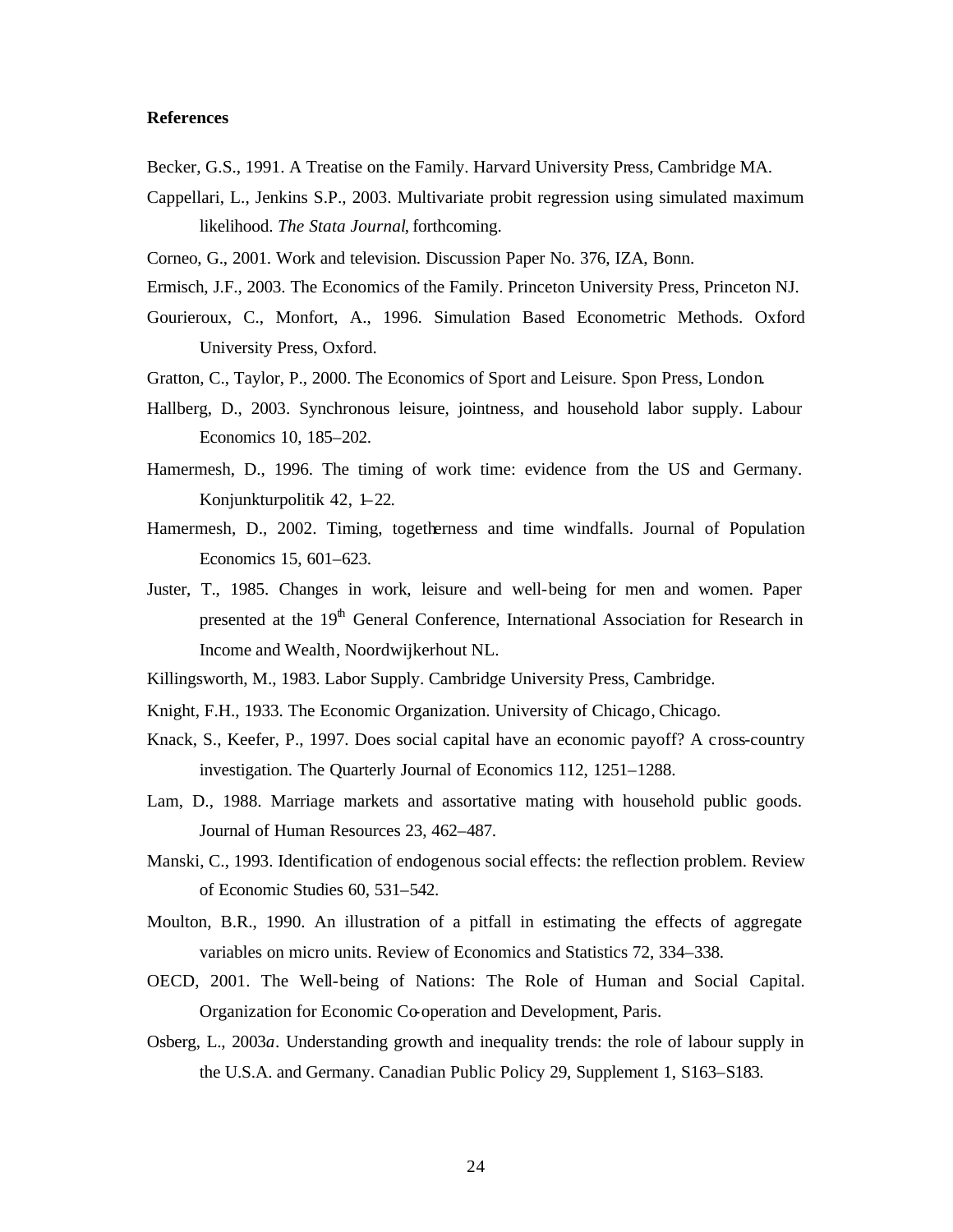- Osberg, L., (ed.) 2003*b*. The Economic Implications of Social Cohesion. University of Toronto Press, Toronto.
- Putnam, R.D., 1993. Making Democracy Work: Civic Traditions in Modern Italy. Princeton University Press, Princeton NJ.
- Putnam, R.D., 2000. Bowling Alone: The Collapse and Revival of the American Community. Simon and Schuster Publishers, New York.
- Sullivan, O., 1996. Time co-ordination, the domestic division of labour and affective relations: time use and the enjoyment of activities with couples. Sociology 30, 79– 100.
- Taylor, M.F. (ed.), with Brice, J., Buck, N., and Prentice-Lane, E., 2002. British Household Panel Survey User Manual Institute for Social and Economic Research, University of Essex, Colchester. http://www.iser.essex.ac.uk/bhps/doc/index.html
- Uhlaner, C.J., 1989. "Relational goods" and participation: incorporating sociability into a theory of rational action. Public Choice 62, 253–285.
- van Velzen, S., 2001. Supplements to the Economics of Household Behaviour. Tinbergen Institute Research Series No. 242, University of Amsterdam, Amsterdam.
- Weiss, Y., 1996. Synchronisation of work schedules. International Economic Review 37, 157–179.
- Weiss, Y., 1997. The formation and dissolution of families: why marry, who marries whom? And what happens on divorce? In: Rosenzweig, M., Stark, O. (eds), Handbook of Population and Family Economics Volume 1A. Elsevier, Amsterdam.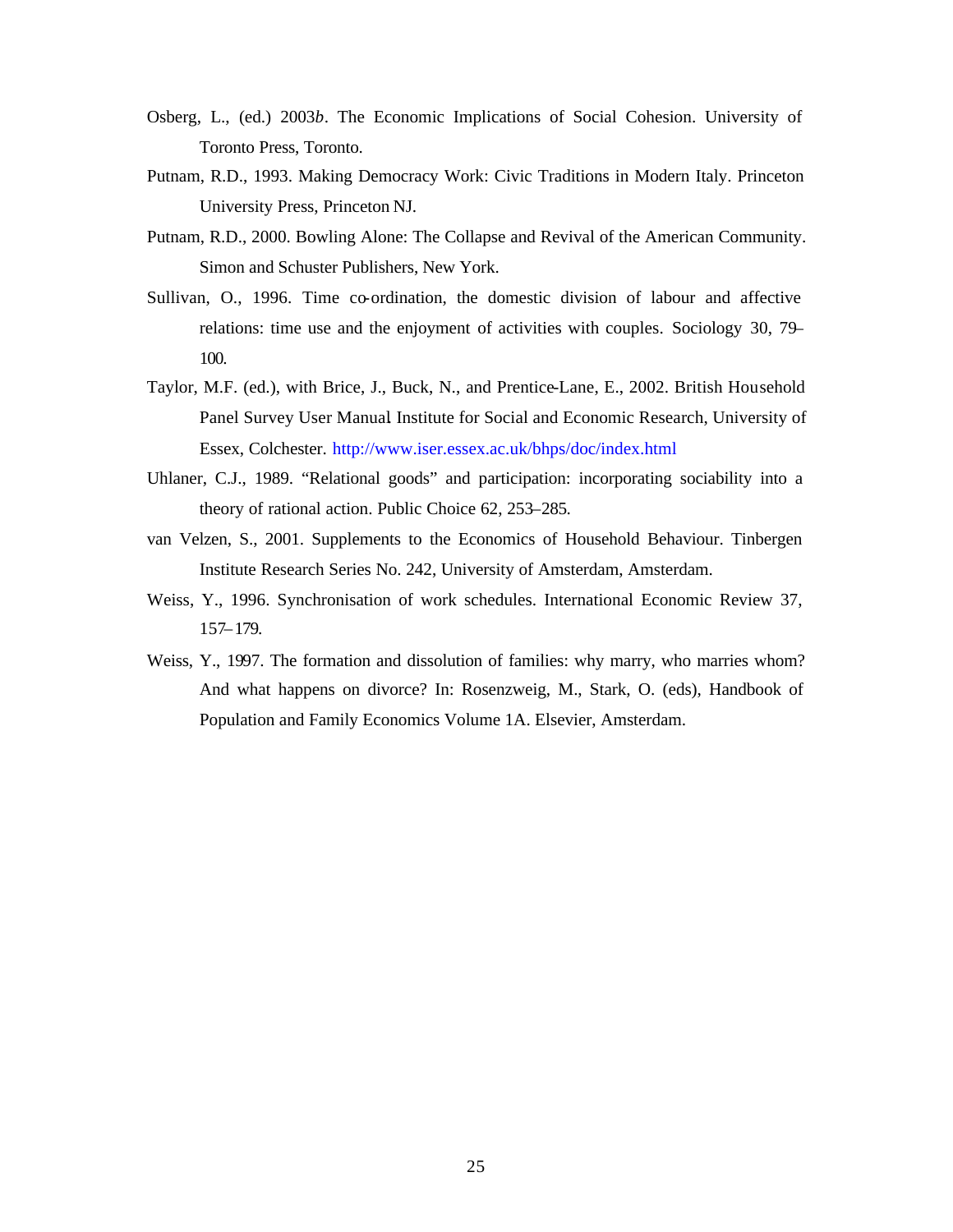

**Figure 1. The choice of work hours and leisure hours when decisions depend on the work hours of others**

Note: *MUH*, *MUA*, and *MUS* are the marginal utilities of time spent in work, leisure alone, and social leisure, respectively.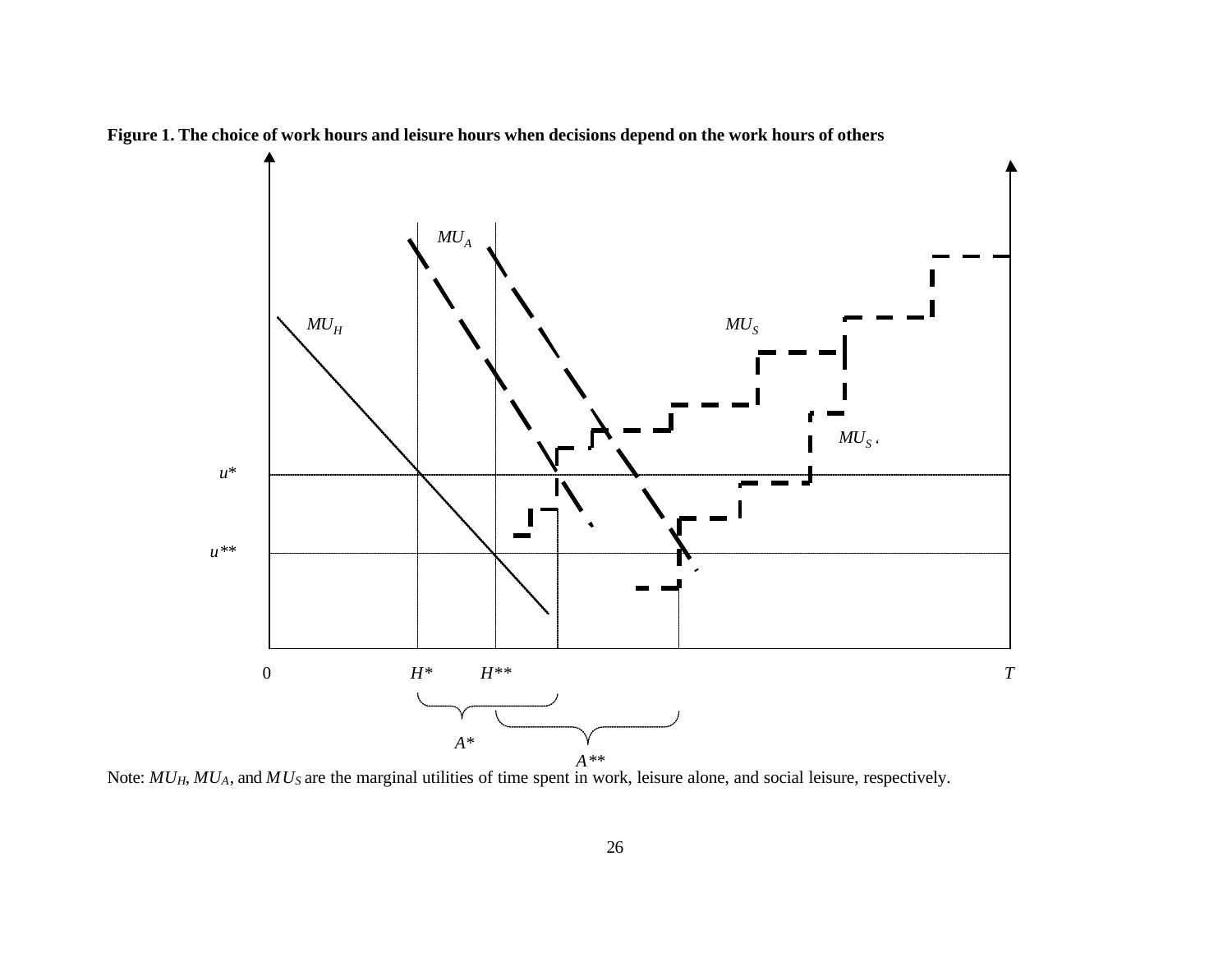#### **Figure 2. Activity rates in associative activities, regional averages by age group**

#### **(a) Active in a sports club**



#### **(b) Active in a social group or working men's club**

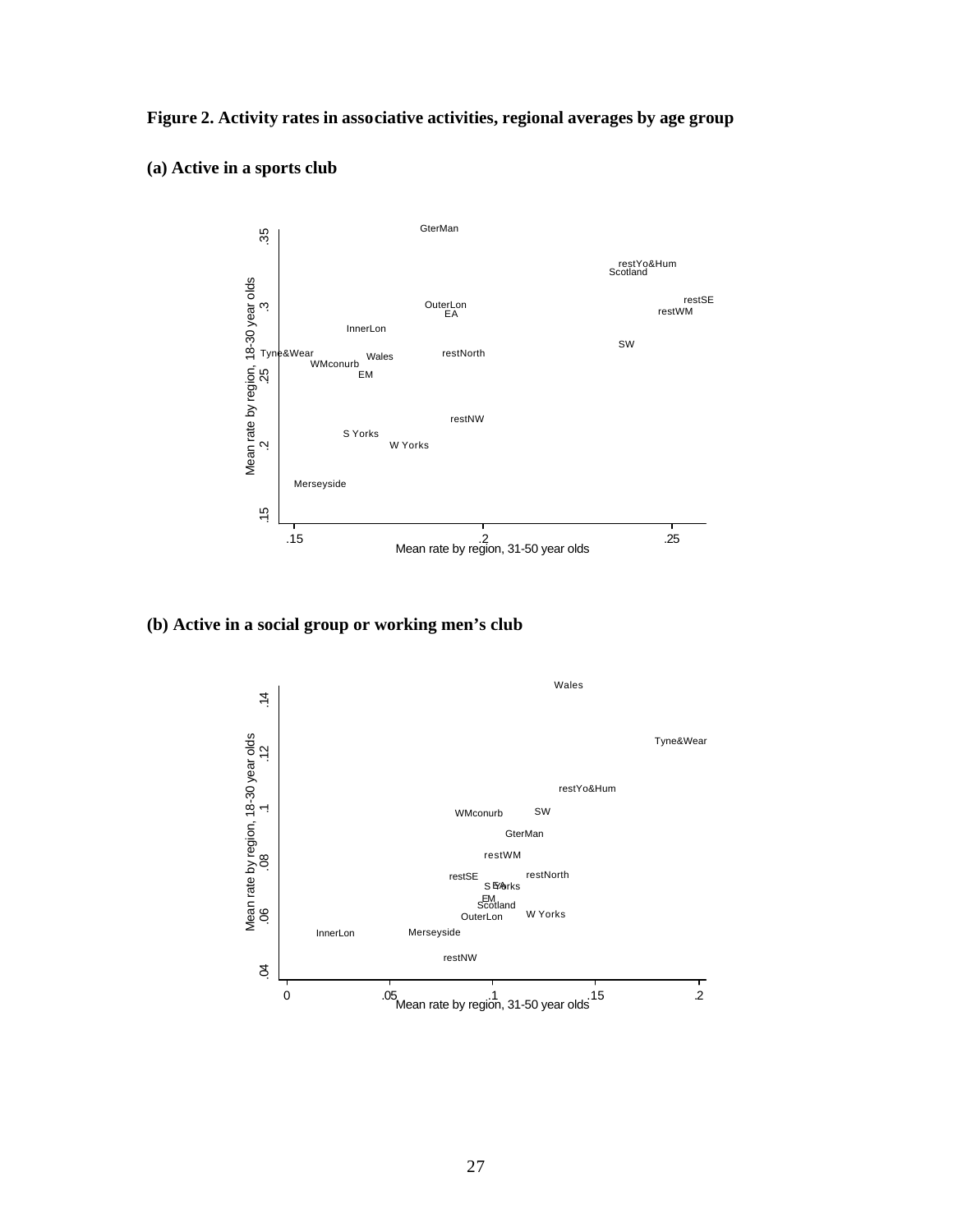|                                                                 | oy nasoana s'asaar work ann ana namoer or ennaren<br>Real couple s |                                | Pseudo-couples  |                                |  |  |
|-----------------------------------------------------------------|--------------------------------------------------------------------|--------------------------------|-----------------|--------------------------------|--|--|
|                                                                 | Percentage with                                                    | Percentage                     | Percentage with | Percentage                     |  |  |
|                                                                 | synchronised                                                       | in category                    | synchronised    | in category                    |  |  |
|                                                                 | work times                                                         |                                | work times      |                                |  |  |
|                                                                 | (row %)                                                            | $\left(\text{col } \% \right)$ | (row %)         | $\left(\text{col } \% \right)$ |  |  |
|                                                                 | (1)                                                                | (2)                            | (3)             | (4)                            |  |  |
| All working couples                                             | 51.2                                                               | 100.0                          | 46.4            | 100.0                          |  |  |
| Usual time ofday for paid work (husband)                        |                                                                    |                                |                 |                                |  |  |
| Mornings only                                                   | 25.8                                                               | 1.4                            | 6.9             | 2.5                            |  |  |
| Afternoons only                                                 | $\boldsymbol{0}$                                                   | 0.3                            | $\theta$        | 0.2                            |  |  |
| During the day                                                  | 67.1                                                               | 71.8                           | 62.5            | 72.0                           |  |  |
| Evenings only                                                   | 4.3                                                                | 0.5                            | 1.5             | 0.5                            |  |  |
| At night                                                        | 5.4                                                                | 2.1                            | 2.2             | 2.5                            |  |  |
| Both lunchtimes/evenings                                        | 23.8                                                               | 0.2                            | $\theta$        | 0.4                            |  |  |
| Other times of the day                                          | $\mathbf{0}$                                                       | 0.3                            | $\theta$        | 0.3                            |  |  |
| Rotating shifts                                                 | 9.2                                                                | 13.4                           | 7.3             | 11.4                           |  |  |
| Varies or no pattern                                            | 9.6                                                                | 4.7                            | 2.0             | 5.5                            |  |  |
| Other                                                           | 13.5                                                               | 4.9                            | 5.1             | 4.5                            |  |  |
| Daytimes and evenings                                           | 16.6                                                               | 0.3                            | $\theta$        | 0.3                            |  |  |
| Number of children aged $\langle 16 \rangle$ years in household |                                                                    |                                |                 |                                |  |  |
| None                                                            | 60.0                                                               | 51.9                           | 52.2            | 52.5                           |  |  |
| 1                                                               | 48.3                                                               | 21.2                           | 45.1            | 21.1                           |  |  |
| $\overline{2}$                                                  | 38.8                                                               | 20.5                           | 36.6            | 20.4                           |  |  |
| 3                                                               | 28.8                                                               | 5.4                            | 34.6            | 5.3                            |  |  |
| 4                                                               | 26.2                                                               | 0.9                            | 29.7            | 0.8                            |  |  |

**Table 1. Synchronisation of spouses' work times\*, by husband's usual work time and number of children**

\* Synchronisation occurred where the usual time of work reported by the husband and wife coinc ided. Numbers of cases with 5+ children were too small to tabulate. Data weighted using BHPS cross-section respondent weights. Real couples: unweighted  $N = 2420$  husbands (9857) husband-wave observations). Pseudo couples: unweighted  $N = 2388$  husbands (9480 husbandwave observations). Creation of pseudo-couples based on matching described in main text.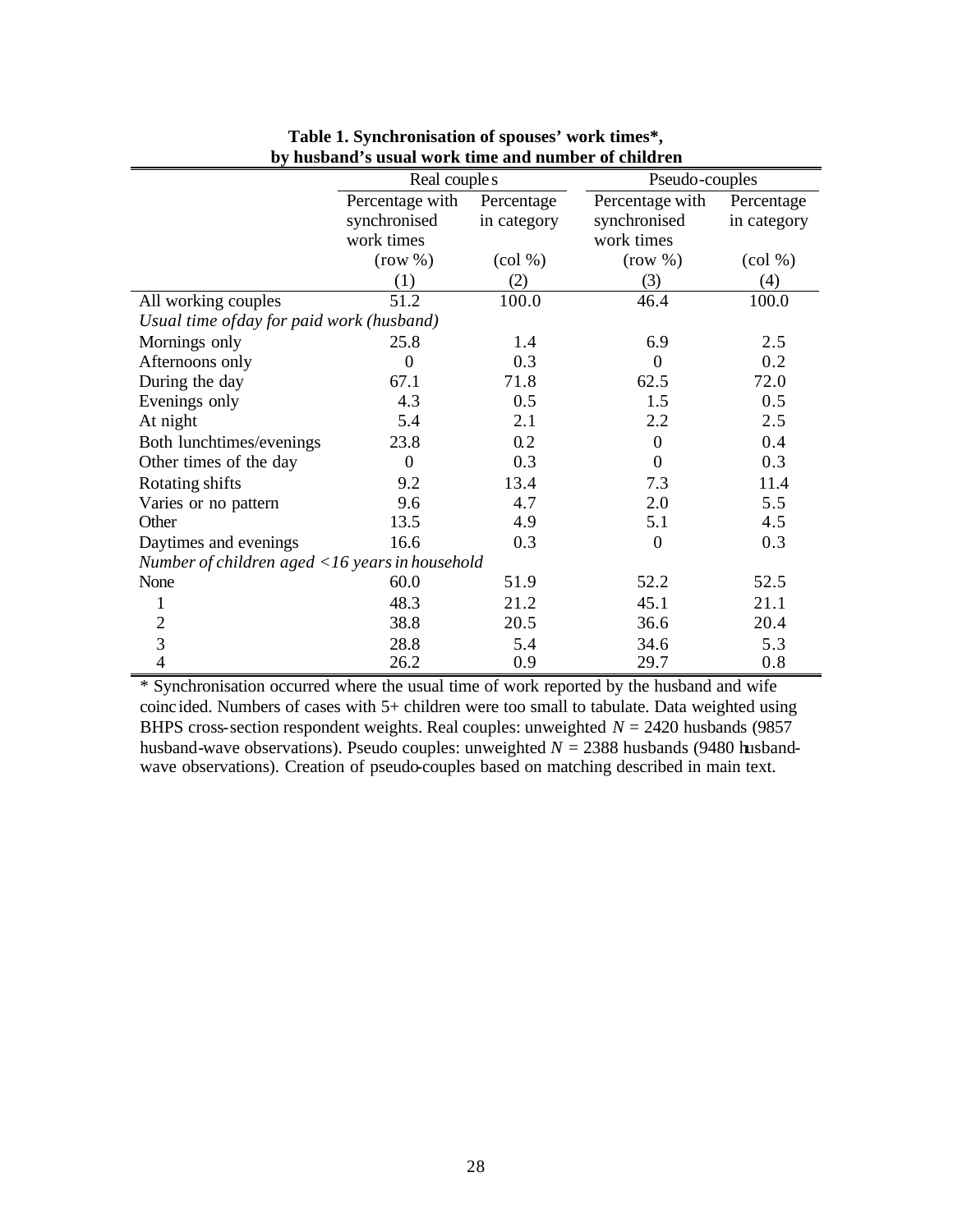| Regressor                                              | No children  |             | Children aged $< 16$ |                 |  |
|--------------------------------------------------------|--------------|-------------|----------------------|-----------------|--|
|                                                        | $A$ ged < 16 |             |                      |                 |  |
|                                                        | Marginal     | $ t$ -ratio | Marginal             | $ $ t-ratio $ $ |  |
|                                                        | effect       |             | effect               |                 |  |
| Husband's wage rate $(f$ /week)                        | $-0.004$     | (1.00)      | 0.009                | (2.16)          |  |
| Wife's wage rate $(f$ /week)                           | 0.033        | (6.30)      | 0.015                | (4.74)          |  |
| Husband's work hours (hours/week)                      | $-0.001$     | (0.79)      | 0.000                | (0.02)          |  |
| Wife's work hours (hours/week)                         | 0.010        | (7.16)      | 0.019                | (13.8)          |  |
| Husband worked during the day                          | 0.895        | (24.7)      | 0.612                | (21.6)          |  |
| Proportion of men working unsocial<br>hours (region)   | 0.798        | (0.93)      | 0.144                | (0.17)          |  |
| Proportion of women working unsocial<br>hours (region) | $-0.978$     | (0.92)      | $-1.228$             | (1.02)          |  |
| Youngest child aged $< 6$ years                        |              |             | $-0.012$             | (3.29)          |  |
| Number of children                                     |              |             | $-0.067$             | (3.20)          |  |
| Mean of dependent variable                             | 0.61         |             | 0.42                 |                 |  |
| Log-likelihood                                         | $-1,797$     |             | $-1,698$             |                 |  |
| $N$ (couple-waves)                                     | 4,922        |             | 4,375                |                 |  |
| $N$ (couples)                                          | 1,560        |             | 1,230                |                 |  |

**Table 2. The probability that a husband and wife work at same of the day, by whether household has children**

Random effects probit estimates. Marginal effects evaluated at the mean values of the regressors; |t-ratio| is asymptotic t-ratio for the underlying coefficient. Regressions also included controls for: husband's age and educational qualifications, cohabiting rather than married, survey year (dummy variables), local unemployment rate, industry of husband's main job (dummy variables for the ten major SIC groups), and firm size (eight categories).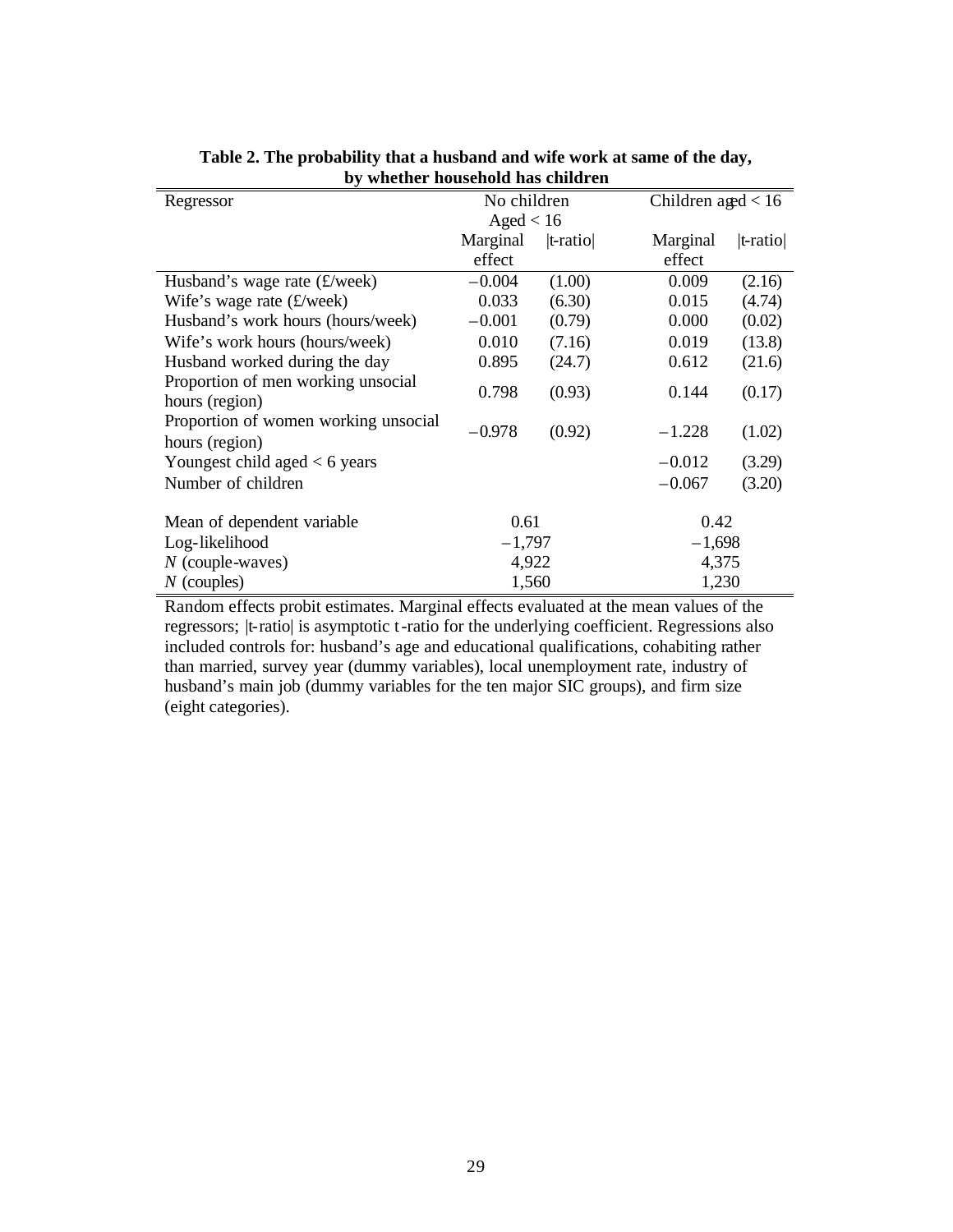| Regressor                   | $\frac{1}{2}$<br>Pr(active in a social group or working |                 |          | Pr(active in a sports club) |          |                 |        |             |  |
|-----------------------------|---------------------------------------------------------|-----------------|----------|-----------------------------|----------|-----------------|--------|-------------|--|
|                             | men's club)                                             |                 |          |                             |          |                 |        |             |  |
|                             | Husbands                                                |                 |          | Wives                       |          | Husbands        |        | Wives       |  |
|                             | (1)                                                     |                 |          | (2)                         |          | (3)             |        | (4)         |  |
|                             | Coeff.                                                  | $ $ t-ratio $ $ | Coeff.   | $ t$ -ratio                 | Coeff.   | $ $ t-ratio $ $ | Coeff. | $ $ t-ratio |  |
| Mean regional social group  |                                                         |                 |          |                             |          |                 |        |             |  |
| activity rate               |                                                         |                 |          |                             |          |                 |        |             |  |
| $31-50$ years               | 6.577                                                   | (2.69)          | 1.550    | (0.64)                      |          |                 |        |             |  |
| $51-59$ years               | $-1.214$                                                | (0.97)          | $-2.470$ | (1.72)                      |          |                 |        |             |  |
| Mean regional sports club   |                                                         |                 |          |                             |          |                 |        |             |  |
| activity rate               |                                                         |                 |          |                             |          |                 |        |             |  |
| $31-50$ years               |                                                         |                 |          |                             | 0.240    | (0.16)          | 0.278  | (0.16)      |  |
| $51-59$ years               |                                                         |                 |          |                             | $-0.773$ | (0.50)          | 2.485  | (1.43)      |  |
| Cross-equation correlations |                                                         |                 |          |                             |          |                 |        |             |  |
| $r_{21}$                    | 0.597                                                   | (9.58)          |          |                             |          |                 |        |             |  |
| $r_{31}$                    | 0.254                                                   | (4.67)          |          |                             |          |                 |        |             |  |
| $r_{41}$                    | 0.077                                                   | (1.24)          |          |                             |          |                 |        |             |  |
| $r_{32}$                    | 0.074                                                   | (1.04)          |          |                             |          |                 |        |             |  |
| $r_{42}$                    | 0.101                                                   | (1.33)          |          |                             |          |                 |        |             |  |
| $r_{43}$                    | 0.485                                                   | (10.89)         |          |                             |          |                 |        |             |  |
| Mean of dependent variable  |                                                         | 0.11            |          | 0.05                        |          | 0.36            |        | 0.22        |  |
| Log pseudo-likelihood       |                                                         |                 |          |                             | $-2,254$ |                 |        |             |  |
| $N$ (couple-waves)          | 1,453                                                   |                 |          |                             |          |                 |        |             |  |

| Table 3. The probabilities of associative activity for husbands and wives |  |
|---------------------------------------------------------------------------|--|
| (husbands aged $18-30$ )                                                  |  |

Multivariate probit estimates, derived by simulated maximum likelihood (number of random draws  $= 45$ ), with standard errors adjusted to account for repeated observations per couple across waves. Each regression also included controls for respondent's age, wage rate, educational qualifications, industry of main job (dummy variables for the ten major SIC groups), firm size (eight categories), and the number of children aged < 16, whether the youngest child was aged < 6, whether couple cohabiting rather than married, regional prevalence of unsocial work hours, and survey year (dummy variables).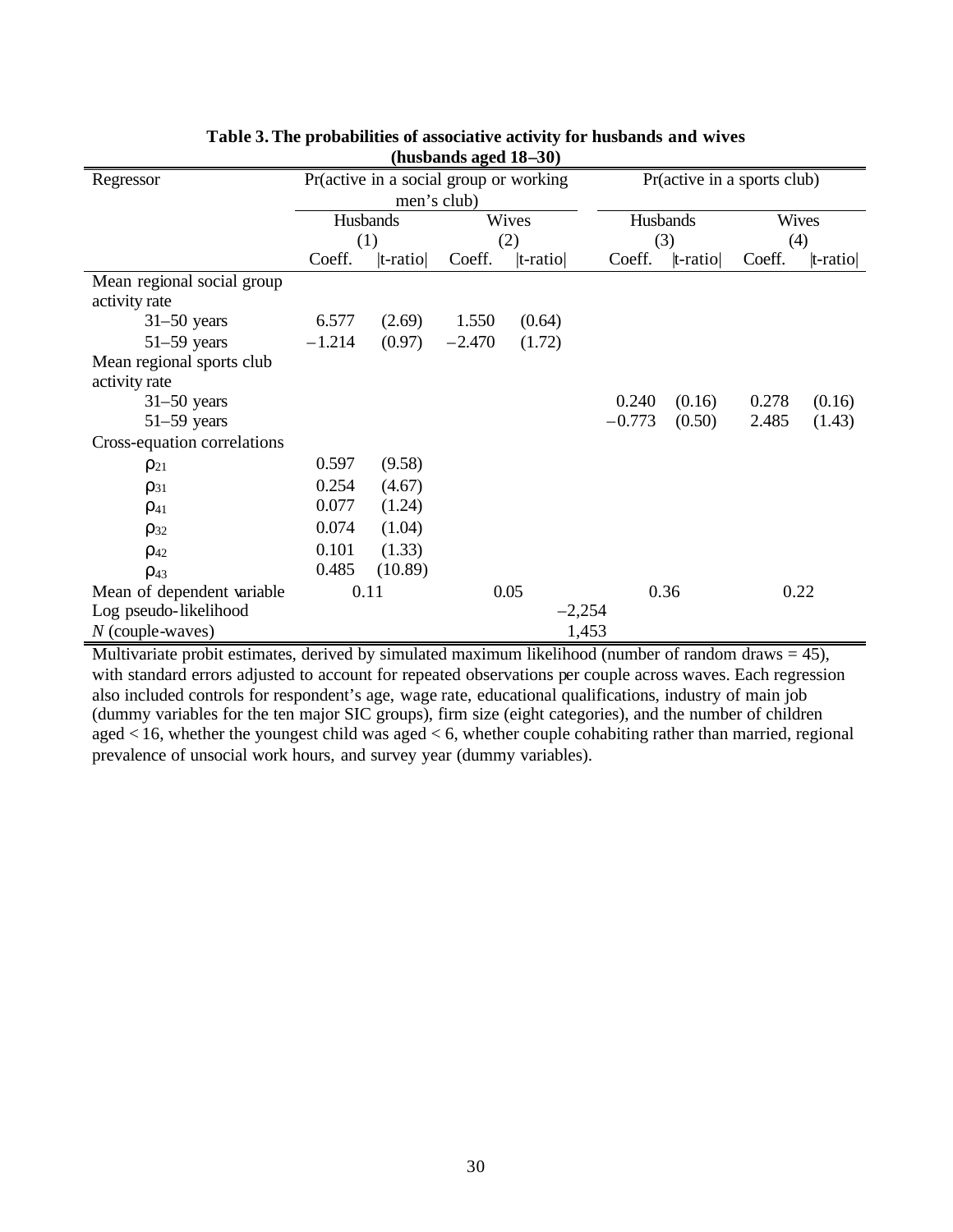| Regressor                   | $\mu$ $\mu$ $\mu$ $\mu$ $\mu$ $\mu$ $\mu$ $\sigma$<br>Pr(active in a social group or working<br>men's club) |                 |        |              | Pr(active in a sports club) |          |                 |        |                 |
|-----------------------------|-------------------------------------------------------------------------------------------------------------|-----------------|--------|--------------|-----------------------------|----------|-----------------|--------|-----------------|
|                             | Husbands                                                                                                    |                 | Wives  |              |                             | Husbands |                 | Wives  |                 |
|                             | (1)                                                                                                         |                 |        | (2)          |                             | (3)      |                 | (4)    |                 |
|                             | Coeff.                                                                                                      | $ $ t-ratio $ $ | Coeff. | $ t$ -ratio  |                             | Coeff.   | $ $ t-ratio $ $ | Coeff. | $ $ t-ratio $ $ |
| Mean regional social group  |                                                                                                             |                 |        |              |                             |          |                 |        |                 |
| activity rate               |                                                                                                             |                 |        |              |                             |          |                 |        |                 |
| $18-30$ years               | 5.221                                                                                                       | (3.40)          | 2.368  | (1.41)       |                             |          |                 |        |                 |
| $51-59$ years               | 1.458                                                                                                       | (1.81)          | 0.137  | (0.13)       |                             |          |                 |        |                 |
| Mean regional sports club   |                                                                                                             |                 |        |              |                             |          |                 |        |                 |
| activity rate               |                                                                                                             |                 |        |              |                             |          |                 |        |                 |
| $18-30$ years               |                                                                                                             |                 |        |              |                             | 0.847    | (0.79)          | 1.907  | (1.84)          |
| $51-59$ years               |                                                                                                             |                 |        |              |                             | $-0.927$ | (0.77)          | 2.222  | (1.67)          |
| Cross-equation correlations |                                                                                                             |                 |        |              |                             |          |                 |        |                 |
| $r_{21}$                    | 0.581                                                                                                       | (15.44)         |        |              |                             |          |                 |        |                 |
| $r_{31}$                    | 0.197                                                                                                       | (5.04)          |        |              |                             |          |                 |        |                 |
| $r_{41}$                    | 0.057                                                                                                       | (1.29)          |        |              |                             |          |                 |        |                 |
| $r_{32}$                    | 0.068                                                                                                       | (1.46)          |        |              |                             |          |                 |        |                 |
| $r_{42}$                    | 0.126                                                                                                       | (2.47)          |        |              |                             |          |                 |        |                 |
| $r_{43}$                    | 0.482                                                                                                       | (14.91)         |        |              |                             |          |                 |        |                 |
| Mean of dependent variable  | 0.16<br>0.08                                                                                                |                 |        | 0.30<br>0.16 |                             |          |                 |        |                 |
| Log pseudo-likelihood       |                                                                                                             |                 |        |              | $-6,305$                    |          |                 |        |                 |
| $N$ (couple-waves)          |                                                                                                             |                 |        |              | 3,893                       |          |                 |        |                 |

#### **Table 4. The probabilities of associative activity for husbands and wives (husbands aged 31–50)**

Multivariate probit estimates, derived by simulated maximum likelihood (number of random draws = 75), with standard errors adjusted to account for repeated observations per couple across waves. Each regression also included the controls listed in the note to Table 3.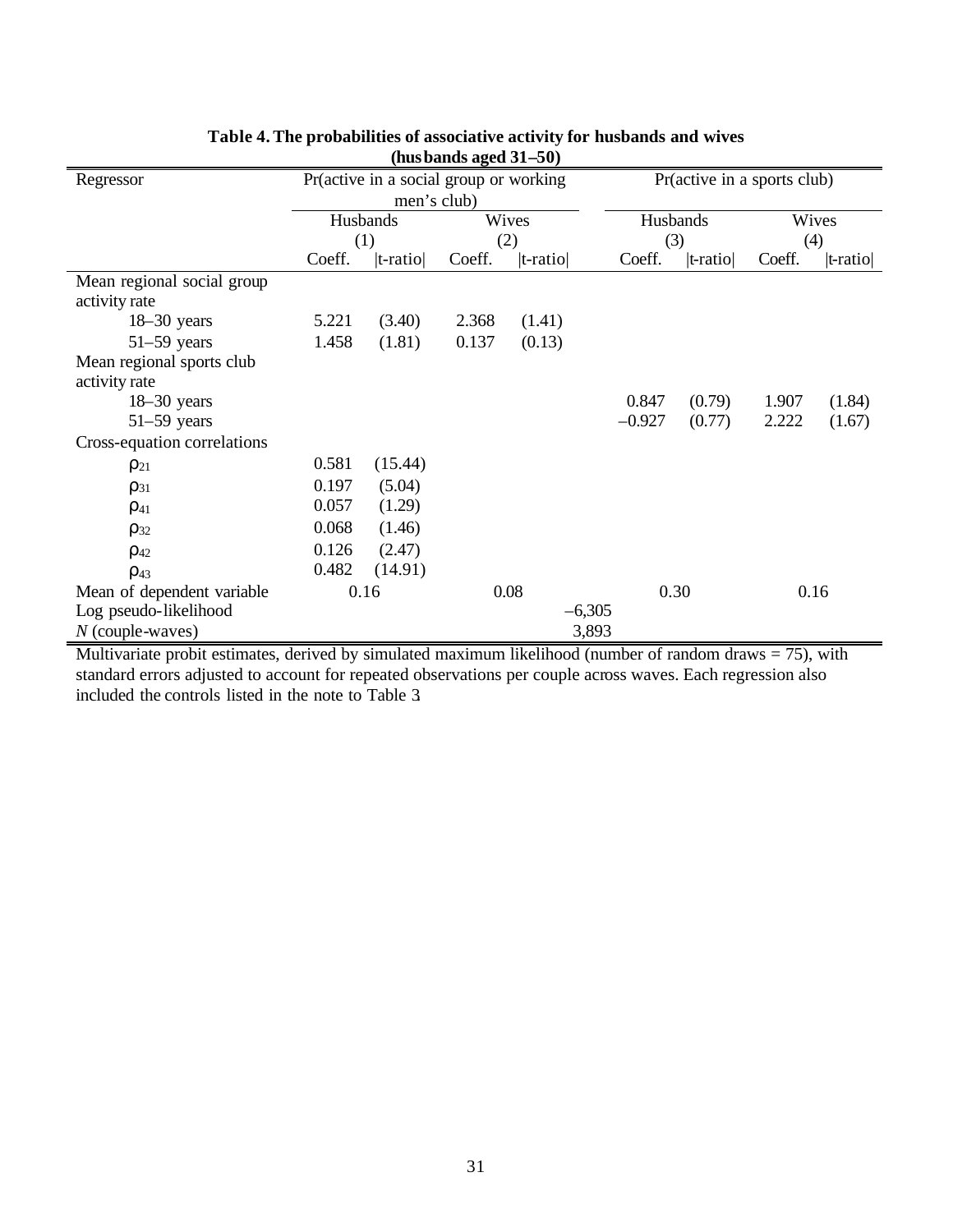| Regressor                   | $($ mubbumub ugcu e $($<br>Pr(active in a social group or working |                 |          |                 | Pr(active in a sports club) |                 |        |                 |
|-----------------------------|-------------------------------------------------------------------|-----------------|----------|-----------------|-----------------------------|-----------------|--------|-----------------|
|                             | men's club)                                                       |                 |          |                 |                             |                 |        |                 |
|                             | Husbands                                                          |                 | Wives    |                 |                             | Husbands        |        | Wives           |
|                             | (1)                                                               |                 |          | (2)             |                             | (3)             | (4)    |                 |
|                             | Coeff.                                                            | $ $ t-ratio $ $ | Coeff.   | $ $ t-ratio $ $ | Coeff.                      | $ $ t-ratio $ $ | Coeff. | $ $ t-ratio $ $ |
| Mean regional social group  |                                                                   |                 |          |                 |                             |                 |        |                 |
| activity rate               |                                                                   |                 |          |                 |                             |                 |        |                 |
| $18-30$ years               | 1.651                                                             | (0.35)          | $-3.643$ | (0.76)          |                             |                 |        |                 |
| $31-50$ years               | 2.775                                                             | (0.55)          | 1.405    | (0.37)          |                             |                 |        |                 |
| Mean regional sports club   |                                                                   |                 |          |                 |                             |                 |        |                 |
| activity rate               |                                                                   |                 |          |                 |                             |                 |        |                 |
| $18-30$ years               |                                                                   |                 |          |                 | 2.208                       | (0.93)          | 1.254  | (0.47)          |
| $31-50$ years               |                                                                   |                 |          |                 | 3.826                       | (1.51)          | 5.074  | (1.74)          |
| Cross-equation correlations |                                                                   |                 |          |                 |                             |                 |        |                 |
| $r_{21}$                    | 0.632                                                             | (9.31)          |          |                 |                             |                 |        |                 |
| $r_{31}$                    | 0.152                                                             | (2.01)          |          |                 |                             |                 |        |                 |
| $r_{41}$                    | 0.094                                                             | (1.01)          |          |                 |                             |                 |        |                 |
| $r_{32}$                    | 0.015                                                             | (0.16)          |          |                 |                             |                 |        |                 |
| $r_{42}$                    | 0.119                                                             | (1.07)          |          |                 |                             |                 |        |                 |
| $r_{43}$                    | 0.407                                                             | (4.99)          |          |                 |                             |                 |        |                 |
| Mean of dependent variable  | 0.19                                                              |                 |          | 0.11            |                             | 0.23            |        | 0.11            |
| Log pseudo-likelihood       |                                                                   |                 |          |                 | $-1,304$                    |                 |        |                 |
| $N$ (couple-waves)          |                                                                   |                 |          |                 | 877                         |                 |        |                 |

#### **Table 5. The probabilities of associative activity for husbands and wives (husbands aged 51–59)**

Multivariate probit estimates, derived by simulated maximum likelihood (number of random draws  $= 35$ ), with standard errors adjusted to account for repeated observations per couple across waves. Each regression also included the controls listed in the note to Table 3.